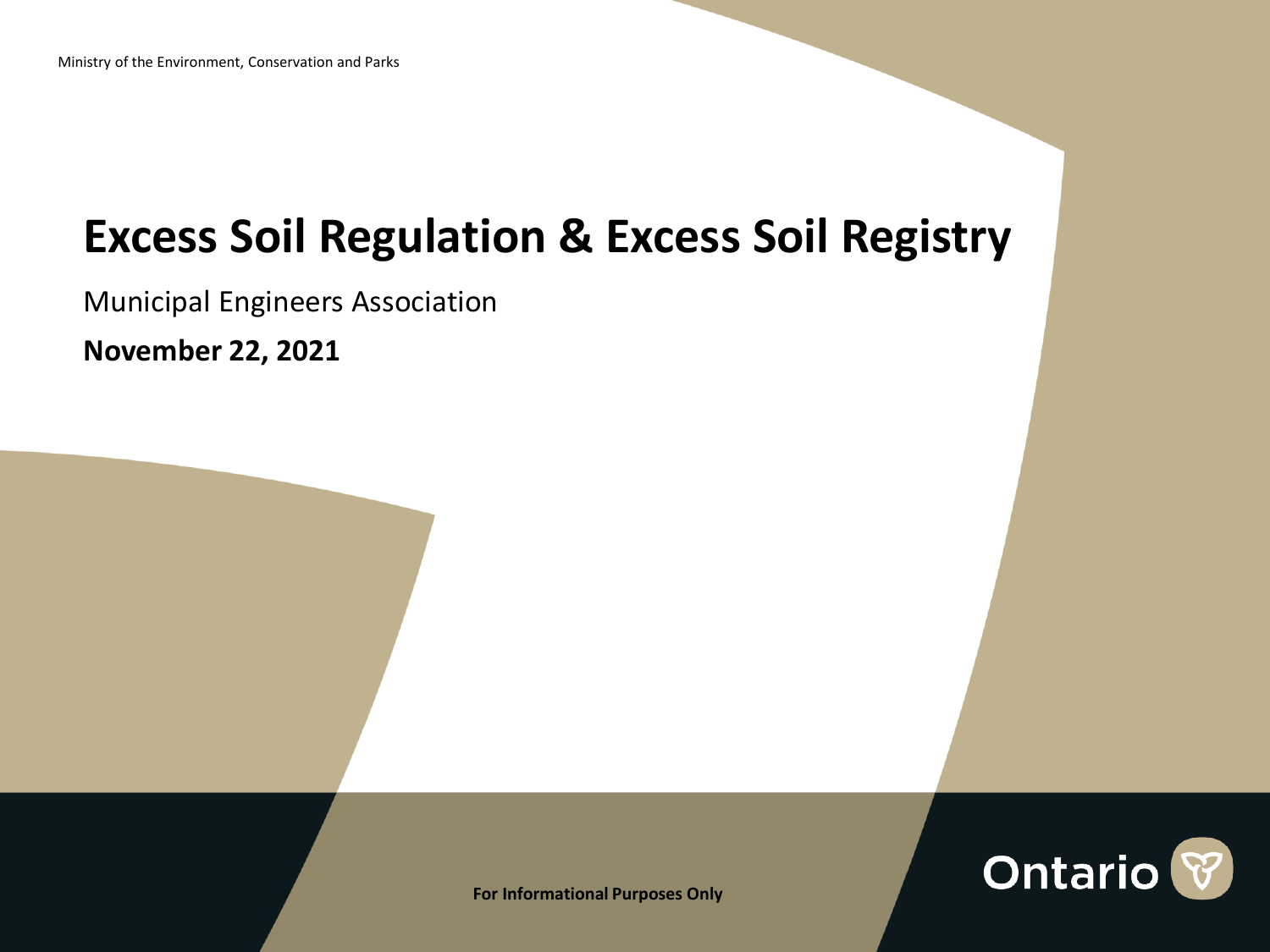#### **Presentation Overview**

- Provide an overview of the various elements of the Excess Soil Regulation
- The Excess Soil Registry



[Inside Hamilton, May 2019](about:blank)

#### **DISCLAIMER**

This presentation is intended to be a brief summary of some of the requirements of Ontario Requlation 406/19 On-Site and Excess Soil Management (the Regulation) made under the Environmental Protection Act and the Rules for Soil Management and Excess Soil Quality Standards - a document incorporated by reference by the Regulation. This is for information purposes only and should not be construed as legal advice or substitute for seeking independent legal advice on any issues related to the Regulation. Any person seeking to fully understand how the Regulation may apply to any of the activities they are engaged in must refer to the Regulation. In the event of any *inconsistency between the Regulation and this presentation, the Regulation will always take precedence.*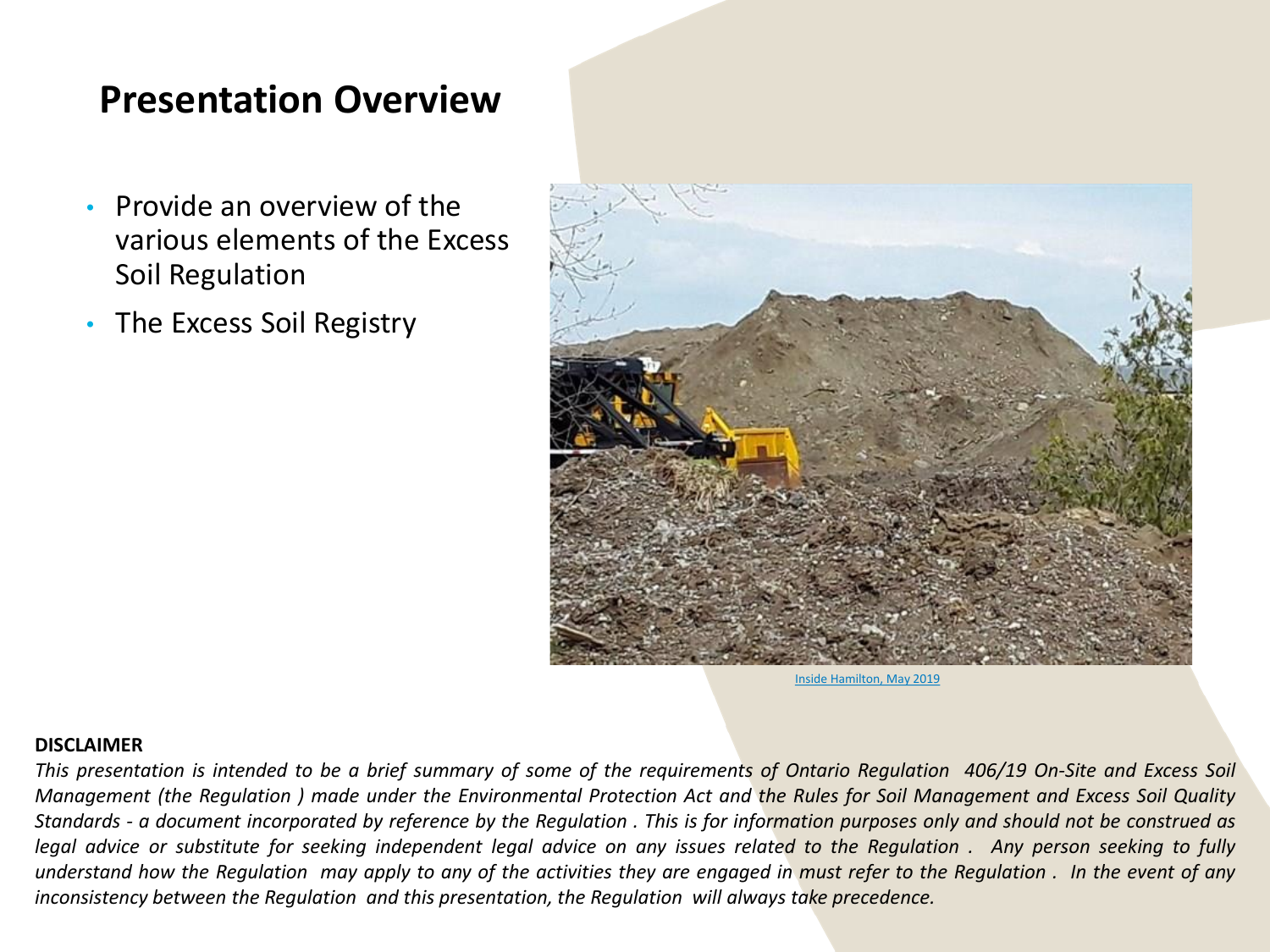# **An Overview of the** *On Site and Excess Soil Management Regulation* **(O. Reg. 406/19)**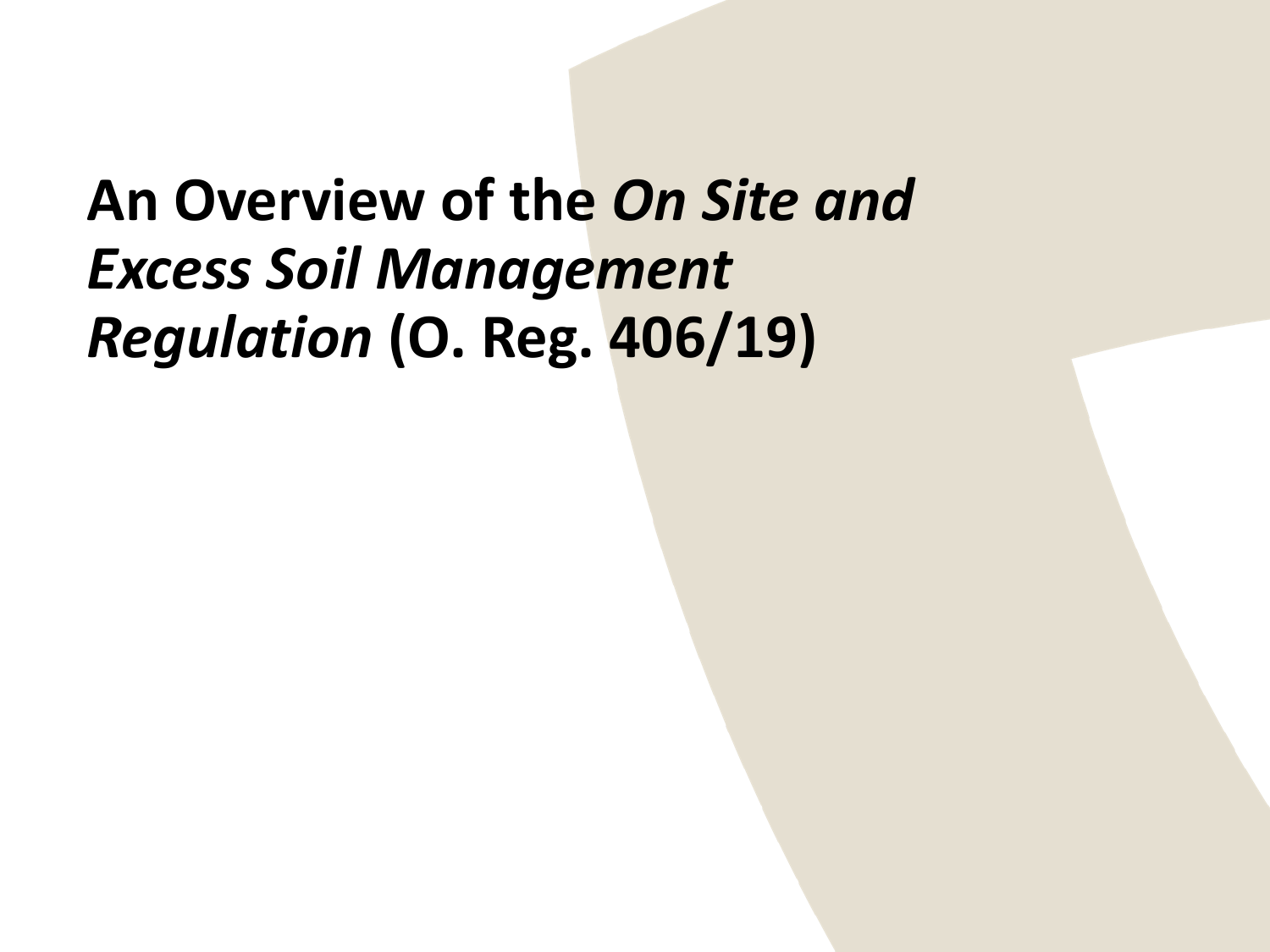### **Context - What is Excess Soil**

- Excess soil is soil that is excavated at a project area and cannot be reused on site. It includes soil from construction and maintenance activities (e.g., buildings, infrastructure stormwater sediment)
- Excess soil can either be taken to a suitable site for reuse or it can be sent for processing or disposal at a landfill or other waste disposal facility
- Reuse of excess soil on-site, or locally, is encouraged over disposal or hauling soils long distances - to reduce project costs, green house gas emissions, unnecessary use of limited landfill capacity and impacts related to noise, dust, safety and road wear

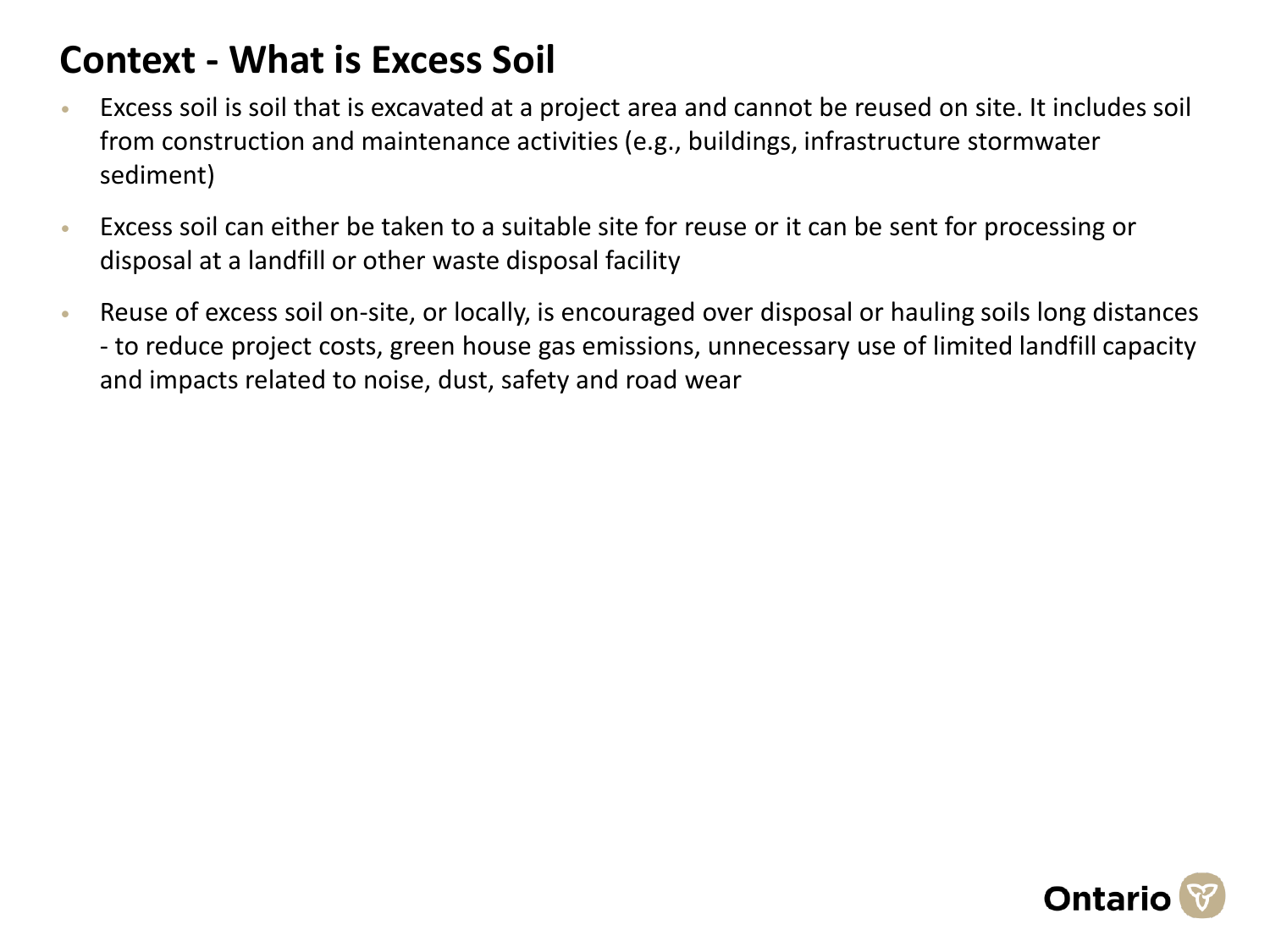### **What Does the Excess Soil Regulation do?**

- 1. Provides **clear rules for beneficial reuse** of excess soil
- 2. Designates when **excess soil is a waste** and provides criteria that, if satisfied, removes this designation
- 3. Specifies **when waste approvals are needed** and when exemptions are provided
- 4. Sets out **minimum requirements** for certain generators of excess soil to ensure information (e.g., characterization) is available to facilitate **appropriate reuse** of excess soil, to **track** certain soil movements, and to provide **transparency**
- 5. Provides **soil standards** which help build confidence to beneficially reuse soil as a resource in a manner that is safe for the environment and human health
- 6. Clarifies **provincial role** and how it can be integrated with municipal by-laws or other instruments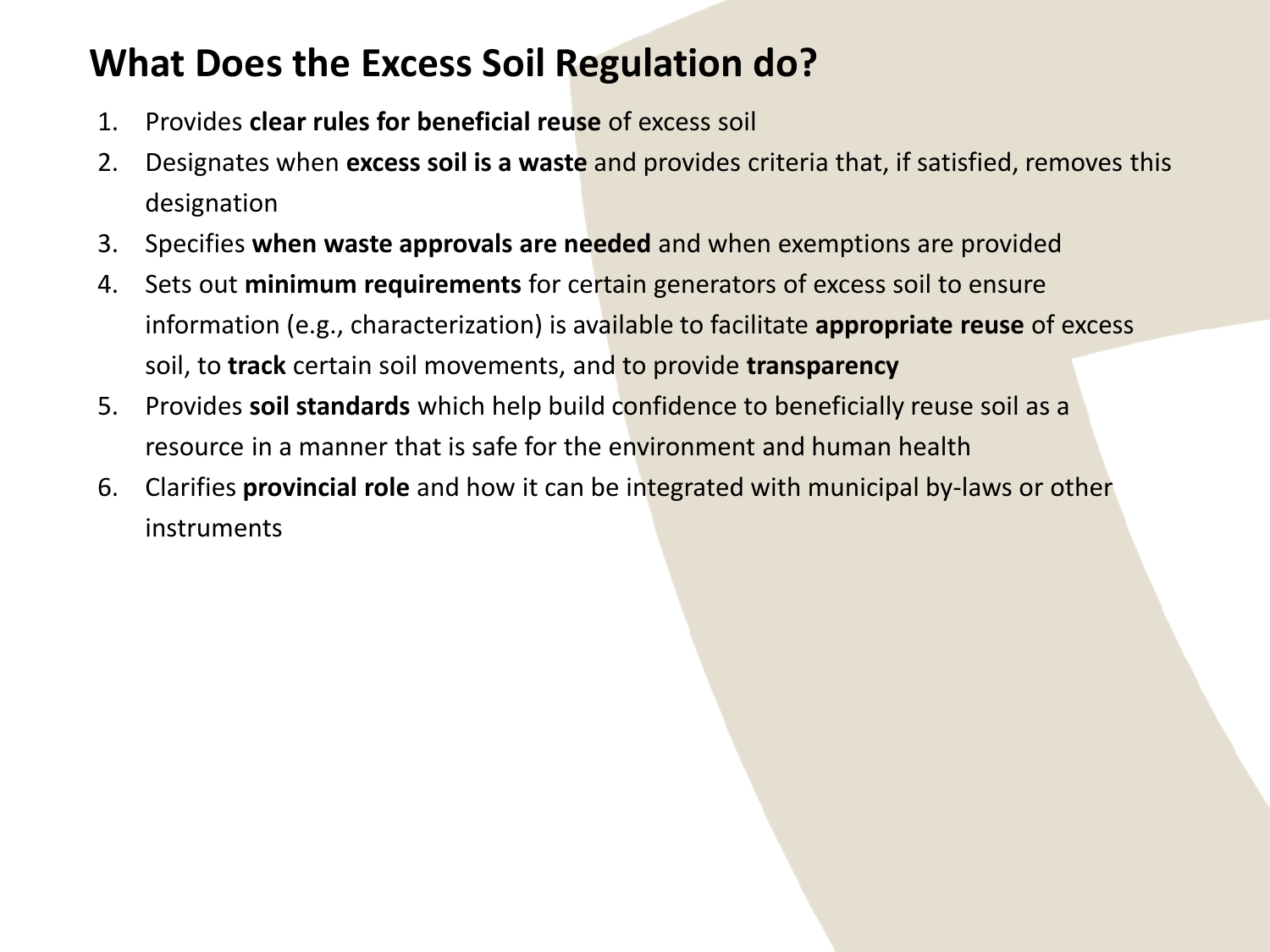### **Commonly Used Terminology & Non-Application**

- **Excess soil:** Soil, crushed rock, or soil mixed with rock or crushed rock, that moves off the project area
- **Soil:** Naturally occurring material smaller than 2 mm; can include liquid soil (slump test)
- **Project Area**: site where excess soil is excavated and moved offsite from
- **Reuse site**: site where excess soil is finally placed for a beneficial purpose and not stockpiled
- **Class 1 soil management sites:** waste disposal sites with an ECA
- **Class 2 soil management sites:** temporary storage sites, no ECA required as long as the criteria in the regulation are met
- **Registry**: online system to come into effect Jan 2022, where larger and riskier projects are required to file a notice
- **Hauling record:** refers to the record that must accompany every load of dry or liquid soil during the transportation

The excess soil regulation **does not apply** to the following:

- Hazardous waste as defined under Reg. 347
- Aggregates operation of pits/quarries that are excavating aggregate (including recycled aggregate) and top soil, within the meaning of the Aggregates Resources Act
- Peat the production of peat from a peat extraction operation
- Surface of water body the final placement of excess soil on the bed of a surface water body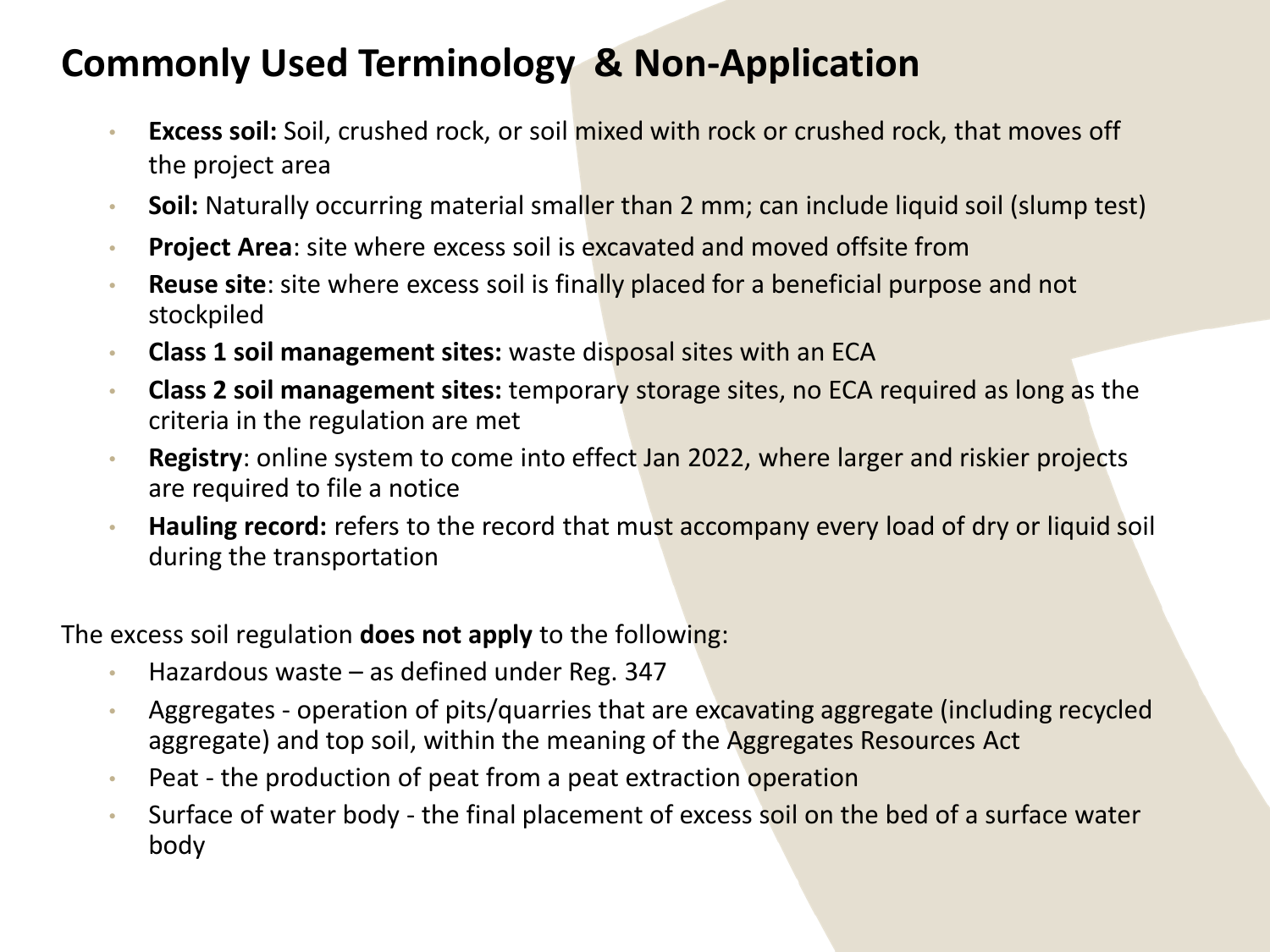### **Clear Excess Soil Reuse Rules - January 1, 2021**

#### **Excess Soil Reuse:**

- Excess soil may be reused, and is not considered waste, if all of the following:
	- It is being beneficially reused, not stock-piled
	- Soil is dry and the quality and quantity of the soil align with that necessary for the beneficial reuse
		- If the soil is not dry, an instrument must permit the deposit of the liquid soil
	- The reuse site has consented in writing to take the soil (not illegally dumped)
- Generally, soil staying in the project area is not a waste

#### **Excess Soil Reuse Rules - Quality and Quantity:**

- Detailed in *Rules for Soil Management and Excess Soil Quality Standards*
	- **Generic risk-based soil reuse standards** 
		- Either based on small volume (up to 350m<sup>3</sup>, same as Brownfields regulation O. Reg. 153/04) or volume-independent
		- Based on land use category, similar to O. Reg. 153/04
		- Generic leachate screening tables and ceiling values tables are also provided
	- **Site-specific reuse standards** 
		- Recognition of quality and/or quantity of soil in a site specific instrument
		- Allows site specific standards to be developed by a QP using the new Beneficial Reuse Assessment Tool or risk assessment, in some cases an instrument is required
	- **Specific reuse rules**
		- Rules for specific circumstances (e.g. crop land, sensitive sites, near water bodies)
		- Rules for specific types of soil (e.g. soil with salt, soil mixed with compost)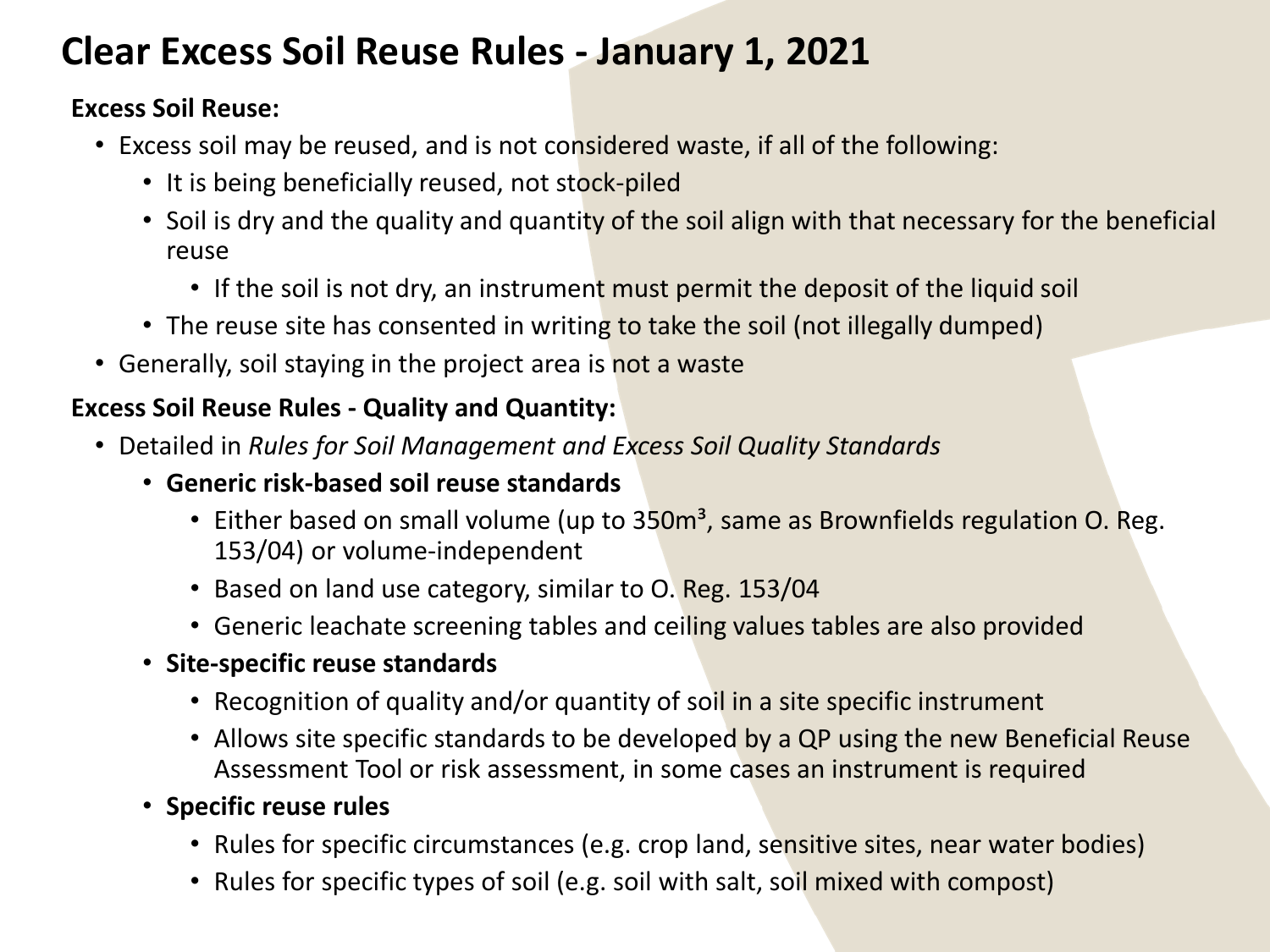#### **Generic Excess Soil Quality Reuse Standards - January 1, 2021**

| <b>Table Description</b>                                        | <b>Small Volume</b><br>O. Reg. 153/04<br>(up to 350 $m^3$ ) | <b>Volume</b><br>Independent |  |  |
|-----------------------------------------------------------------|-------------------------------------------------------------|------------------------------|--|--|
| <b>Full Depth, Background</b>                                   | Table 1                                                     | Table 1                      |  |  |
| <b>Full Depth, Potable</b>                                      | Table 2                                                     | Table 2.1                    |  |  |
| <b>Full Depth, Non-Potable</b>                                  | Table 3                                                     | Table 3.1                    |  |  |
| <b>Stratified, Potable</b>                                      | Table 4                                                     | Table 4.1                    |  |  |
| <b>Stratified, Non-Potable</b>                                  | Table 5                                                     | Table 5.1                    |  |  |
| <b>Full Depth, Shallow Soil, Potable</b>                        | Table 6                                                     | Table 6.1                    |  |  |
| <b>Full Depth, Shallow Soil, Non-Potable</b>                    | Table 7                                                     | Table 7.1                    |  |  |
| Full Depth, Within 30 m of a Water Body, Potable                | Table 8                                                     | Table 8.1                    |  |  |
| Full Depth, Within 30 m of a Water body, Non-<br><b>Potable</b> | Table 9                                                     | Table 9.1                    |  |  |

(Rules for Soil Management and Excess Soil Quality Standards and Rationale Document for Development of Excess Soil Quality Standards, MECP November 2019)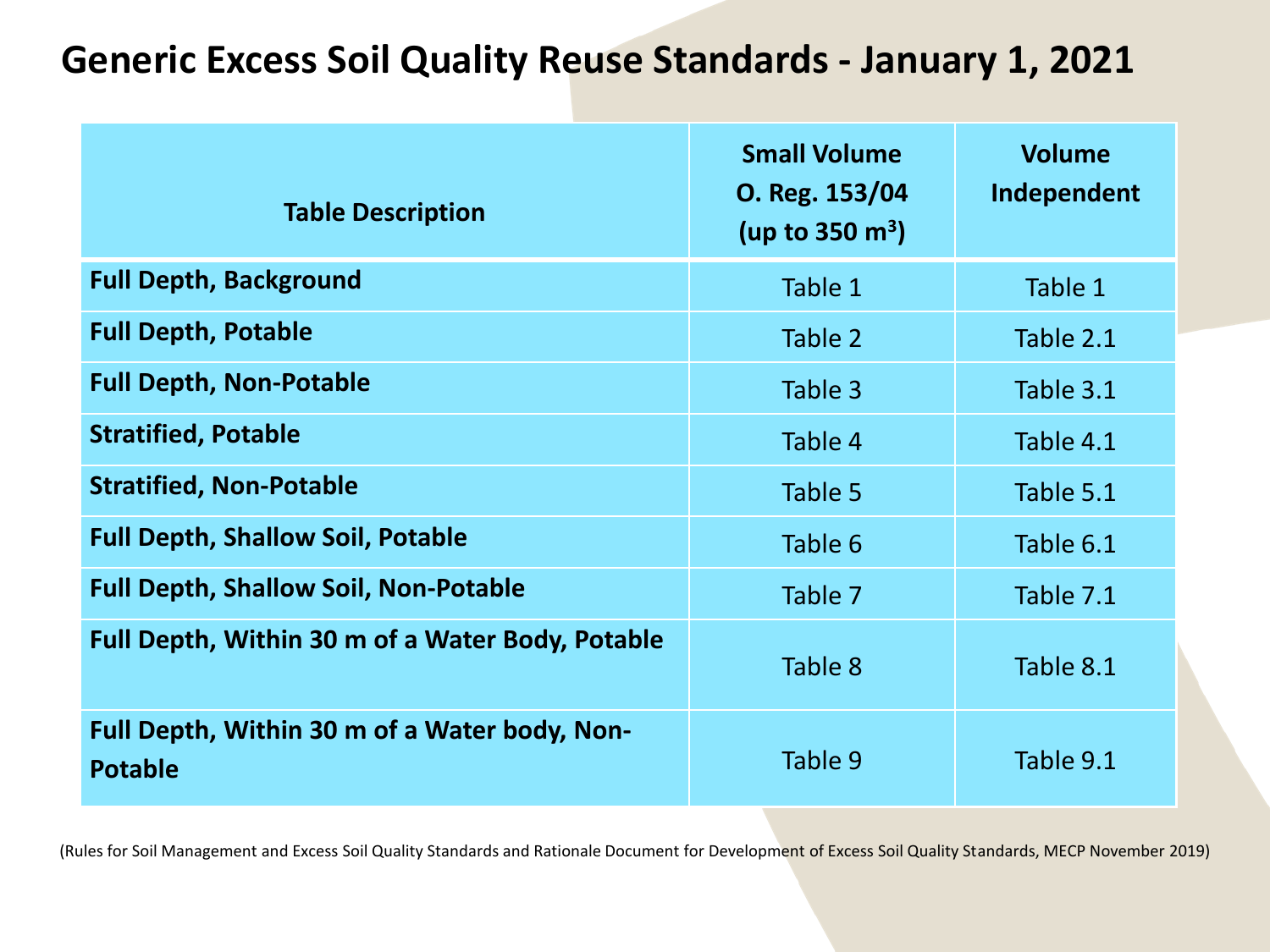### **Exemption of Low-Risk Activities from Waste Approvals - January 1, 2021**

- Regulation and Soil Rules document specifies certain activities that, if regulatory rules are satisfied, would not require an approval (i.e. a waste Environmental Compliance Approval) :
	- **Hauling of excess soil** (dry or liquid)
		- Rules generally relate to containment and safety during transportation, and for haulers to provide information on soil they are transporting, if stopped and asked
	- **Low-risk on-site processing**
		- Including passive dewatering, some mixing of soils, sorting of soil and debris, mixing additives for solidification for transportation
		- Rules help to prevent adverse effects and retain confidence in processed material
	- **Temporary soil storage sites** (Class 2 Soil Management Sites)
		- Can be used to store up to 10,000 m<sup>3</sup>; some low-risk processing of dry soil is permitted
		- Rules help to ensure stored soil is ultimately reused appropriately, and there are no adverse effects
	- Local waste transfer facilities can be used to do the same low-risk dry soil processing activities as Class 2 sites, as well as some low-risk liquid soil processing activities (e.g., passive dewatering) by public bodies and infrastructure companies
	- General storage rules which apply to all sites (e.g., set-backs from water bodies, pile size)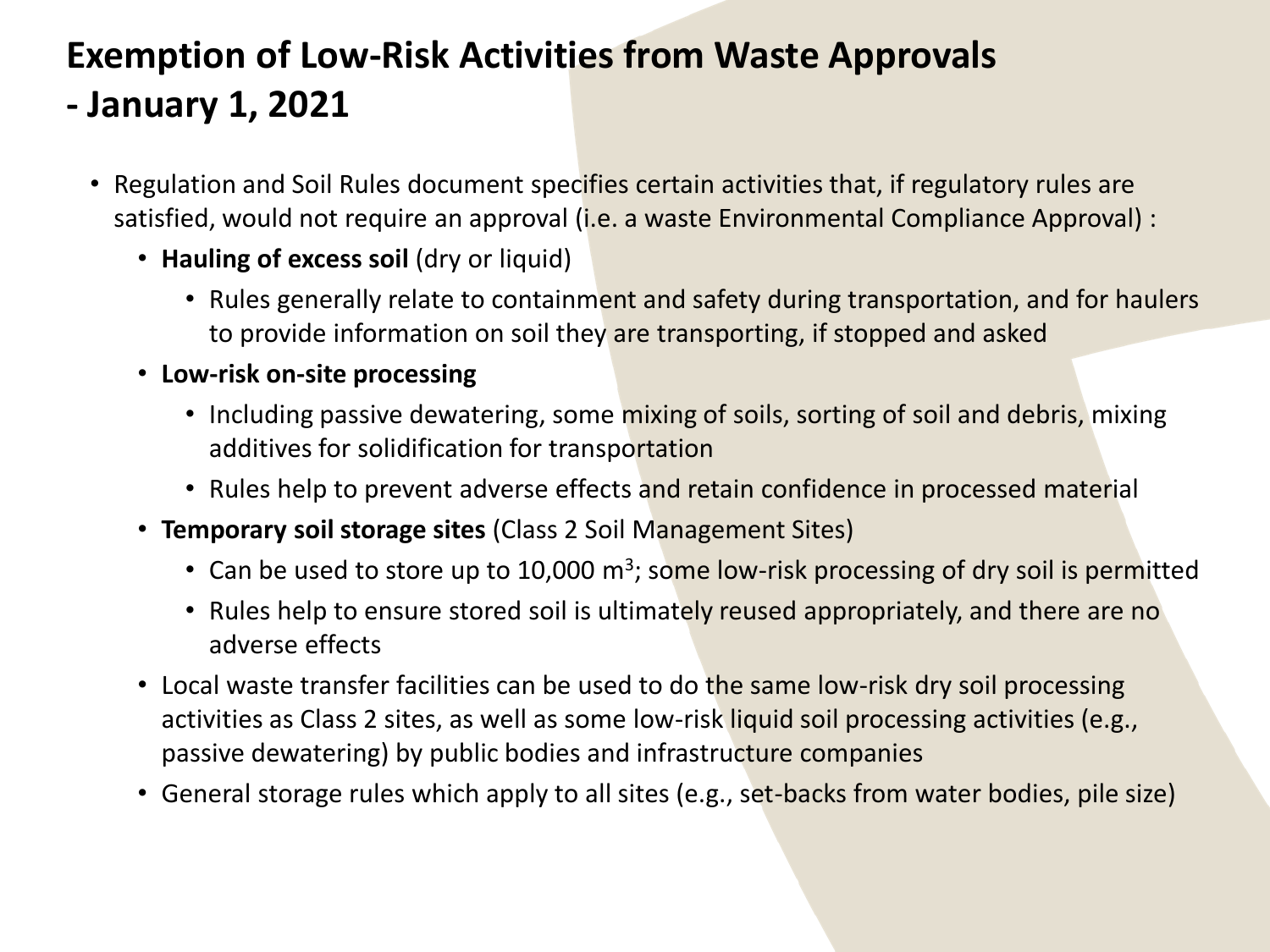#### **Improved Reuse Planning to Support Reuse - January 1, 2022**

#### **Source Site Excess Soil Reuse Planning Rules:**

- Project leaders of some sites generating excess soil would be subject to certain planning requirements to help ensure soil is managed and reused properly, some activities will require QP oversight
- These requirements include:
	- Filing a notice in the online, public **registry** before removing excess soil from the project area
	- Using a qualified person to complete:
		- an **Assessment of Past Uses**,
		- if necessary, a **Sampling and Analysis Plan** and an **Excess Soil Characterization Report**  to understand the quality of the soil that will be excess soil
		- an **Excess Soil Destination Assessment Report** to verify that intended reuse sites can accept the soil to be sent to them
	- Develop and apply a **tracking system** to track each load of excess soil during its transportation and deposit at a reuse site
- To support compliance and transparency, key information from the above reports and records must be included in the notice filed on the registry, such as the locations to which soil was taken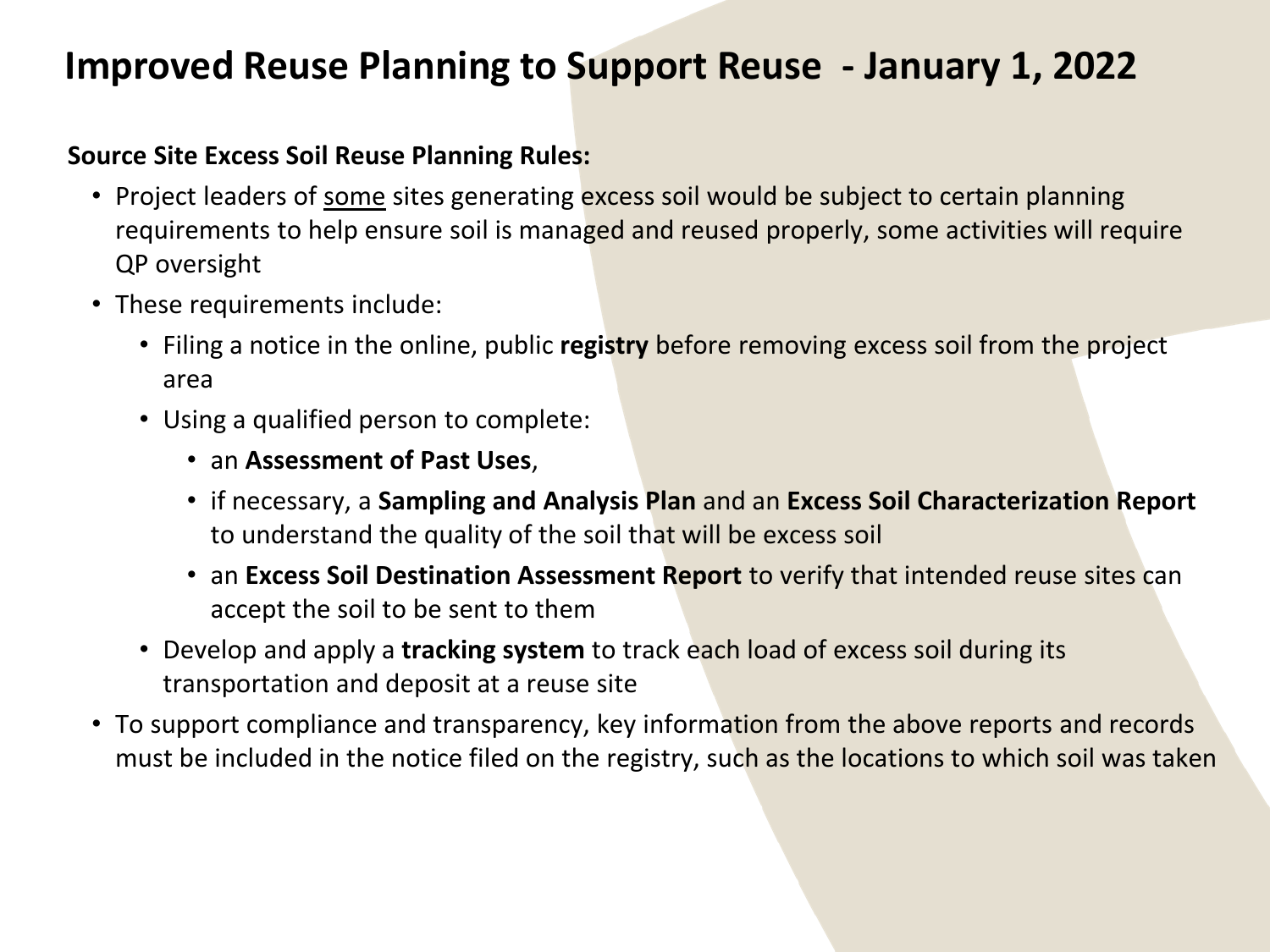#### **Large Reuse Sites Requirements - January 1, 2022**

#### **Greater Assurance that Large Reuse Sites are not Receiving Waste Soil (January 1, 2022):**

- Reuse sites accepting at least 10,000m<sup>3</sup> of excess soil for an undertaking will be required to **register** and develop and implement procedures to track and **inspect** each load of excess soil being received
- Will not include reuse sites that are part of an undertaking related to an **infrastructure project**
- These additional requirements will help to ensure that these reuse sites are receiving soil that meets the appropriate reuse conditions and that the storage of excess soil for final placement in respect of an undertaking at the reuse site does not cause an adverse effect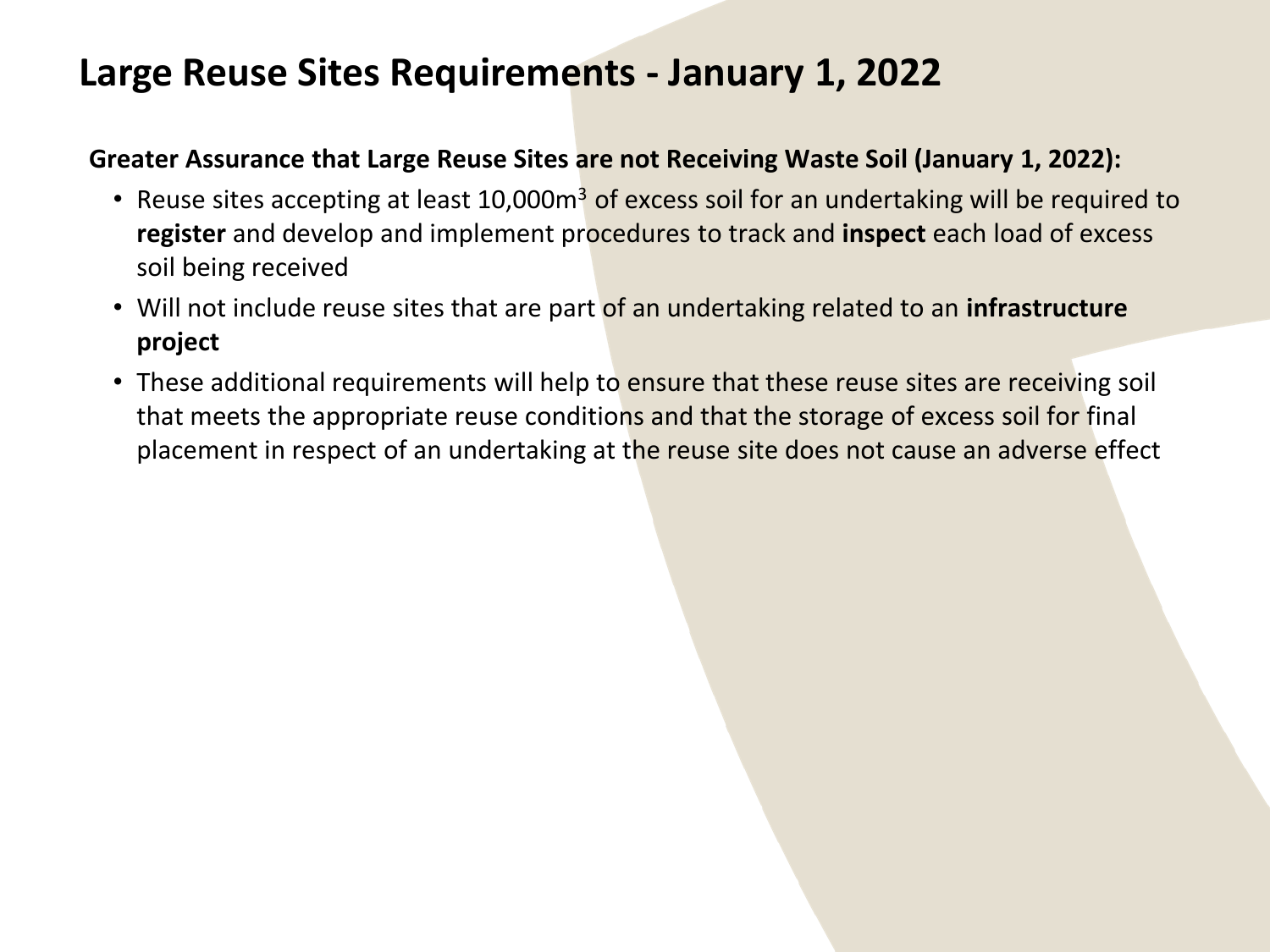### **Registry Regulatory Requirements**

As of **January 1, 2022**, the Regulation requires a notice to be filed on the Registry by:

- project leaders for **projects** prescribed by the Regulation , including information on their site, excess soil quality, and excess soil destinations
- owners or operators of **reuse sites** prescribed by the Regulation , including information related to their site and the excess soil being received
- owners or operators of **residential development soil depots**, including amount of soil to be stored and anticipated dates of operation

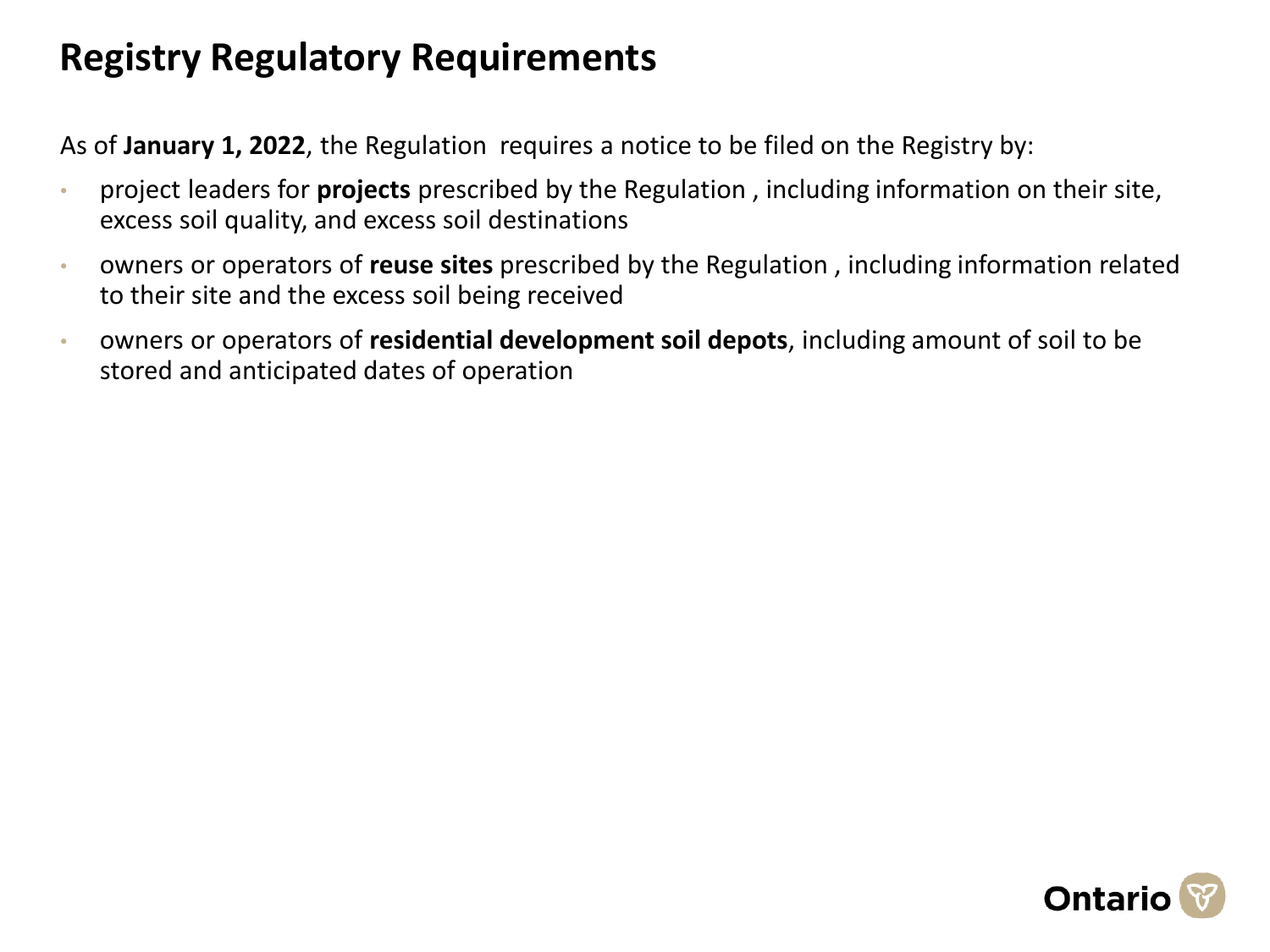### **Project Notices to the Excess Soil Registry**

Project leaders for **projects** prescribed by the Regulation , including information on their site, excess soil quality, and excess soil destinations

- The requirement for a project area to file a notice on the Registry is specified in **Section 8** of the Regulation . The requirement to file a notice also triggers additional requirements:
	- Completion of an **assessment of past uses** and, if necessary, a **sampling and analysis plan** and a **soil characterization report**
	- Completion of an **excess soil destination report**
	- Development and application of a **tracking system**
- **generating 2,000 m<sup>3</sup>** or greater of excesssoil and that are in a settlement area (such as cities and towns; this quantity trigger does not apply to non-settlement areas)
- where part of the project area has a past or present use that is a gas station, garage, used for the operation of dry-cleaning equipment, or industrial use (uses associated with an "**enhanced investigation project area**" as defined in the Regulation )
- where the primary purpose is **remediating contaminated lands** 
	- (that is, if a new property use cannot proceed without completion of soil remediation, such as soil removal, this should be considered a primary purpose)
- When filing a notice on the Registry for a project, it must include the information listed in **Schedule 1 of the Regulation**

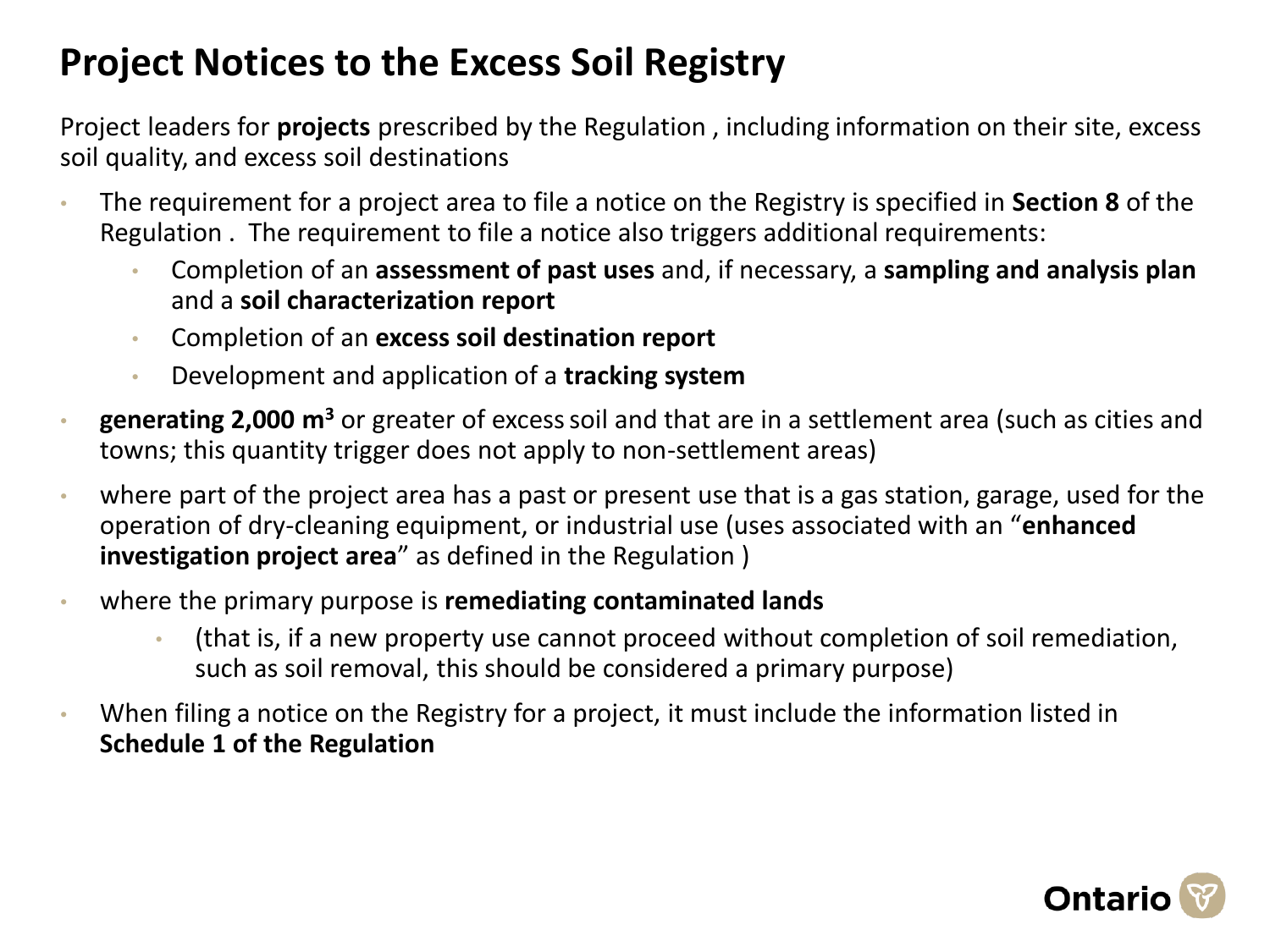### **Exemptions & Project area soil going to a landfill**

#### **Exemptions from filing a notice**

The Regulation includes several exemptions from filing a notice on the Registry, as well as from all or some of the **planning requirements** related to soil reuse planning for a project. These exemptions generally reflect lower risk soil movement scenarios.

General exemptions from the need to file a notice on the Registry are set out in **[Schedule 2](https://www.ontario.ca/laws/regulation/190406#BK39)** to the Regulation .

#### **Notices for excess soil going to landfills**

If all of the excess soil from a project area is being disposed of at a landfill, and not going to a reuse site, there is still a general requirement to file a notice on the Registry.

- However, an exemption under Schedule 2 of the Regulation may apply.
	- For example, if 100  $m<sup>3</sup>$  or less of excess soil is being removed from the project area and being directly transported to a waste disposal site, such as a landfill, the project is exempt from the excess soil planning reuse requirements, including filing of a notice.

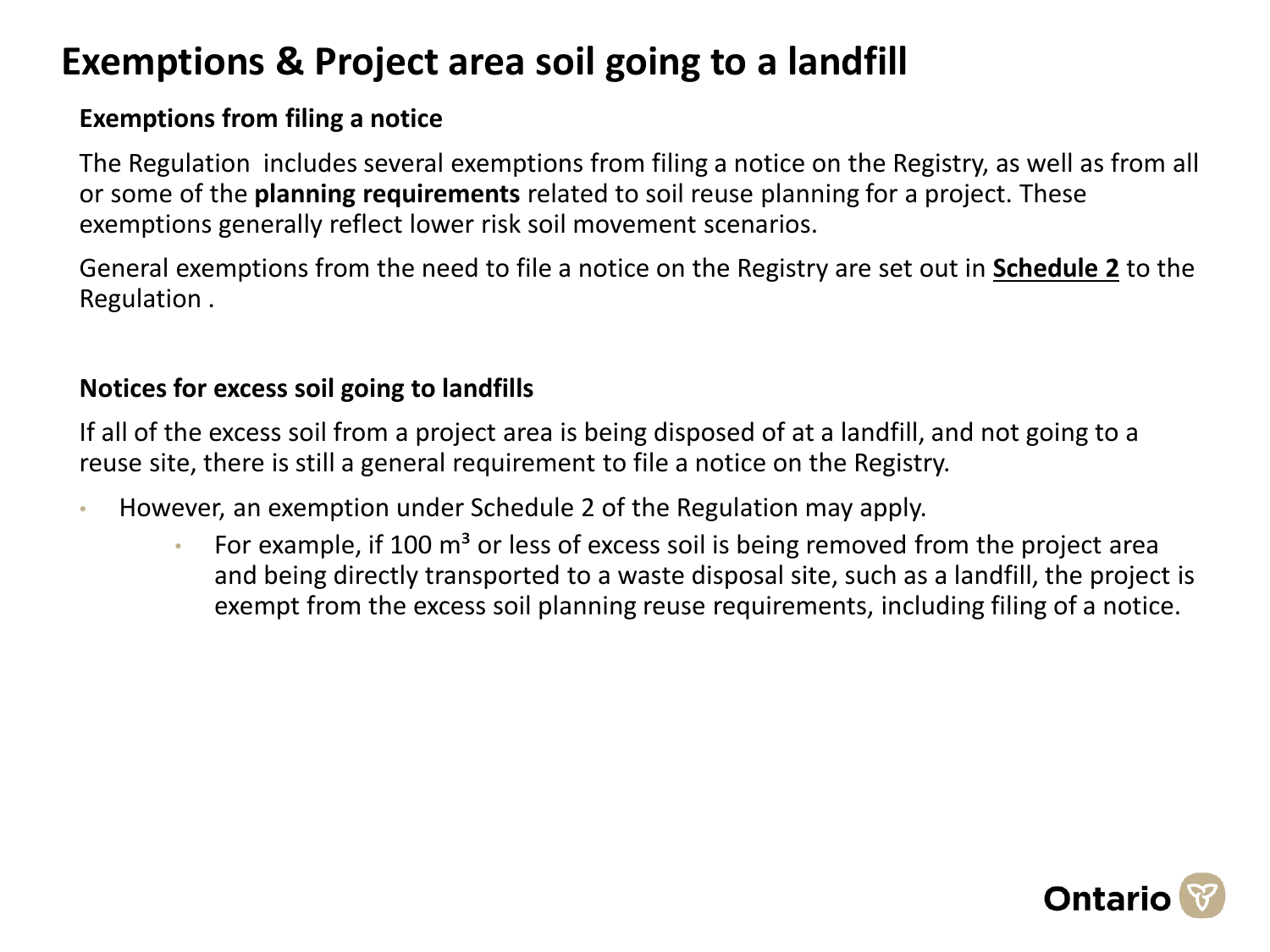### **Reuse Site Notices to the Excess Soil Registry**

Reuse sites can accept excess soil for **beneficial reuse** in an undertaking.

- This includes use as backfill, raising the grade of land for a planned development or an infrastructure project, or rehabilitation of an aggregate extraction site.
- Some reuse sites that are accepting large amounts of excess soil are required under the Regulation to file a notice on the Registry.
- The notice must be filed before the site begins receiving the excess soil

#### **Undertakings required to file a notice**

- **Section 19** of the Regulation requires that, if a reuse site will be receiving at least **10,000 m<sup>3</sup>** of excess soil for final placement in an undertaking, before it can be received at the site, the owner or operator of the reuse site will be required to:
	- File a notice on the Registry
	- Establish procedures to account for every load of excess soil being deposited at the reuse site and ensure that the storage of excess soil does not cause any adverse effects. Owners or operators filing a notice are required to confirm through a declaration on the Registry that these procedures have been put in place.
	- When filing a notice on the Registry for a reuse site, it must include the information listed in Section 19 of the Regulation .

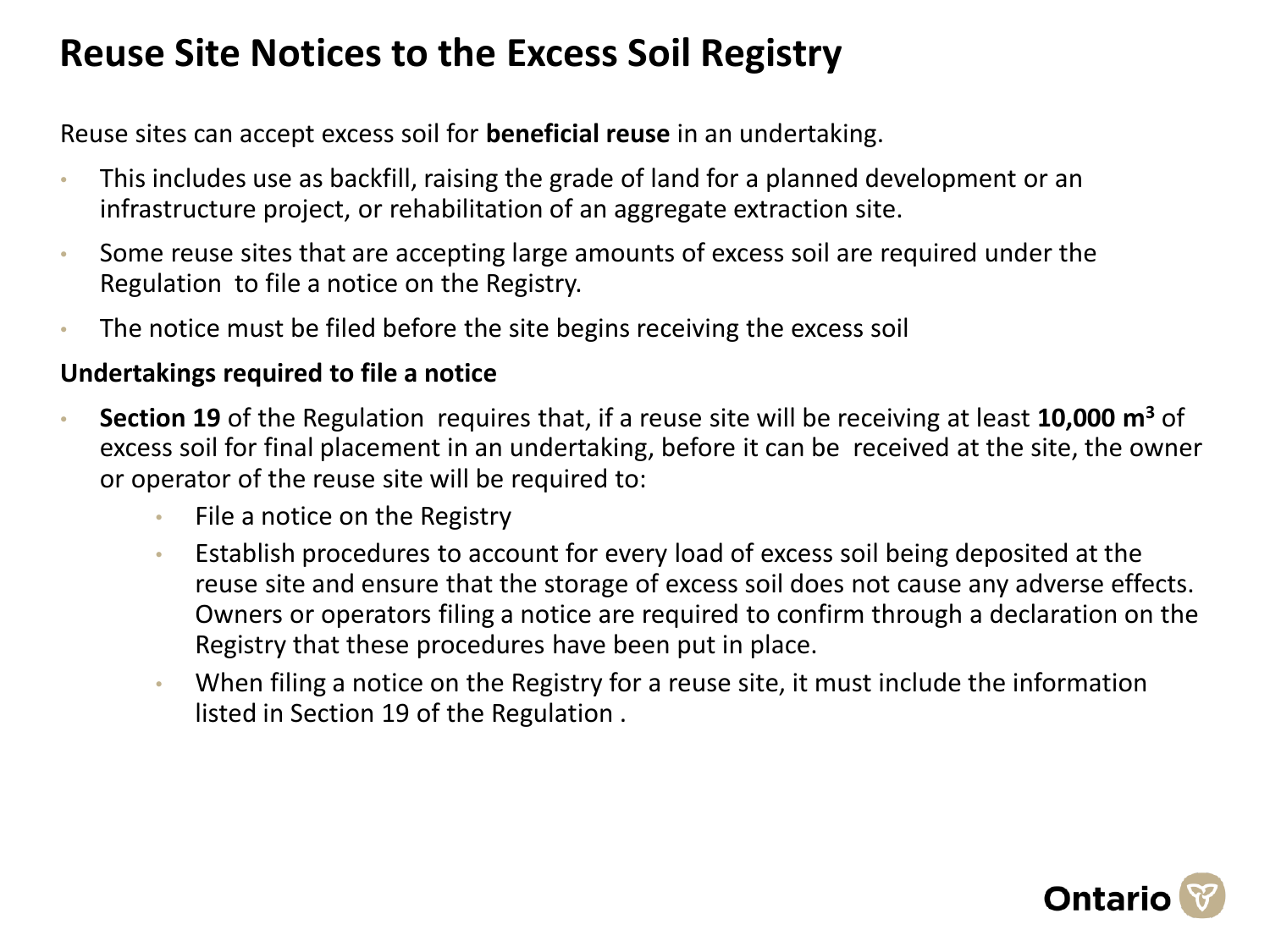### **Exemptions**

#### **Exemptions from filing a notice**

- The requirement to file a notice as a reuse site does not apply to reuse sites that are part of an undertaking related to an infrastructure project.
- **Note:** if the reuse site was operation prior to January 1, 2022 and is receiving less than 10,000  $m<sup>3</sup>$  of excess soil after January 1, 2022, the owner or operator is not required to file a notice.
	- For example, if a site received 9,000  $m<sup>3</sup>$  as of December 2021, and only receives an additional 2,000 m<sup>3</sup> in February 2022 to fulfill the need for the beneficial reuse, they do not need to file a notice even though the total amount at the site has been more than  $10,000 \text{ m}^3$ .

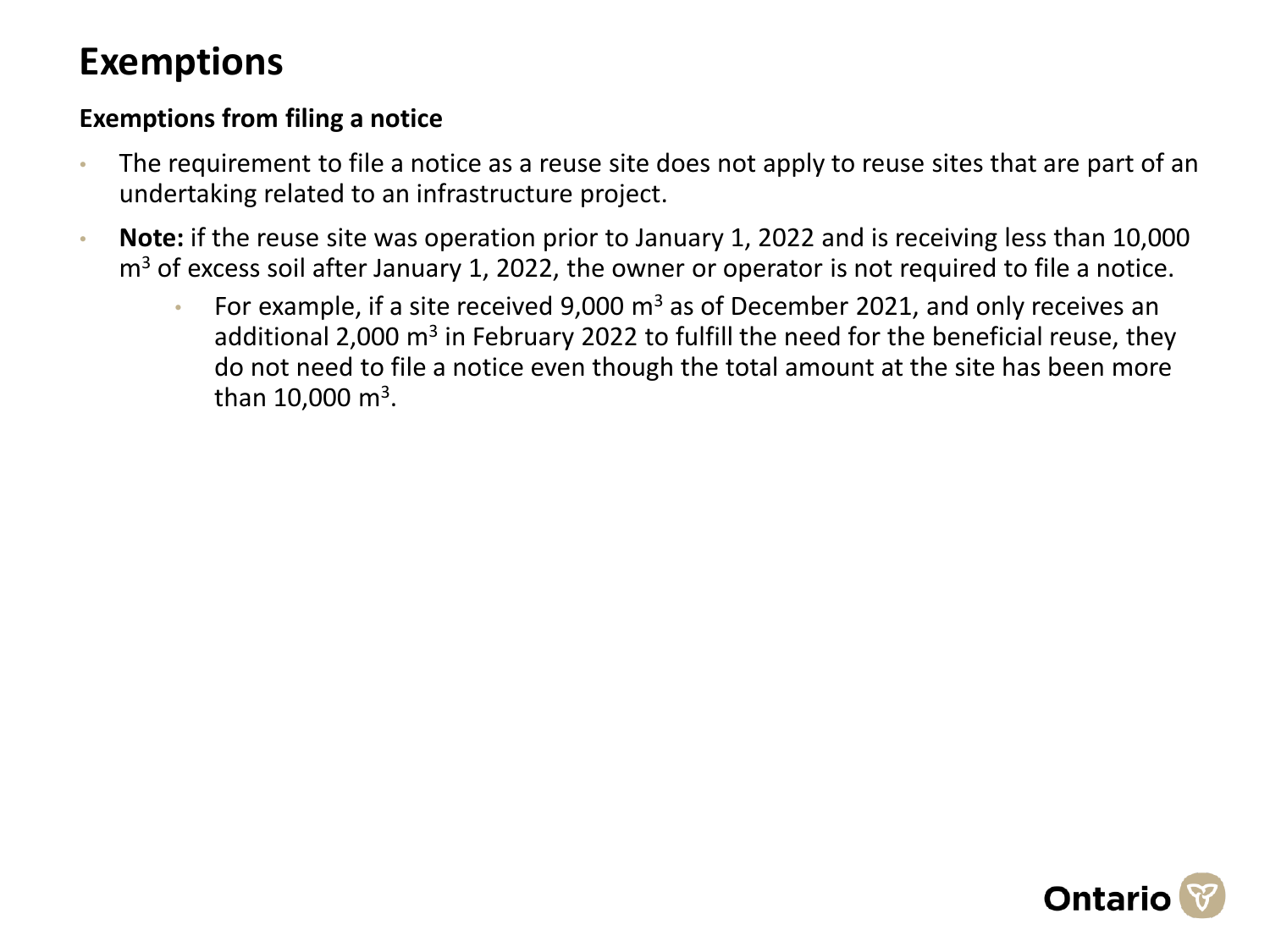### **Residential Development Soil Depots Reuse Site Notices to the Excess Soil Registry**

- Residential development soil depots (depot) are temporary soil storage sites that store and manage excess soil that meets residential reuse quality standards.
- From the depot, the excess soil will be eventually redistributed for reuse at a residential property or other less sensitive property use.
- The amount of excess soil at any one time at the depot must not exceed **10,000 m<sup>3</sup> .**
- **Section 7 (4)** of the Regulation requires that a notice be filed on the Registry by the operator of the depot.
	- The notice must be filed before any excess soil is deposited at the site, or if the depot was operating prior to January 1, 2022, then the notice must be filed on January 1, 2022.

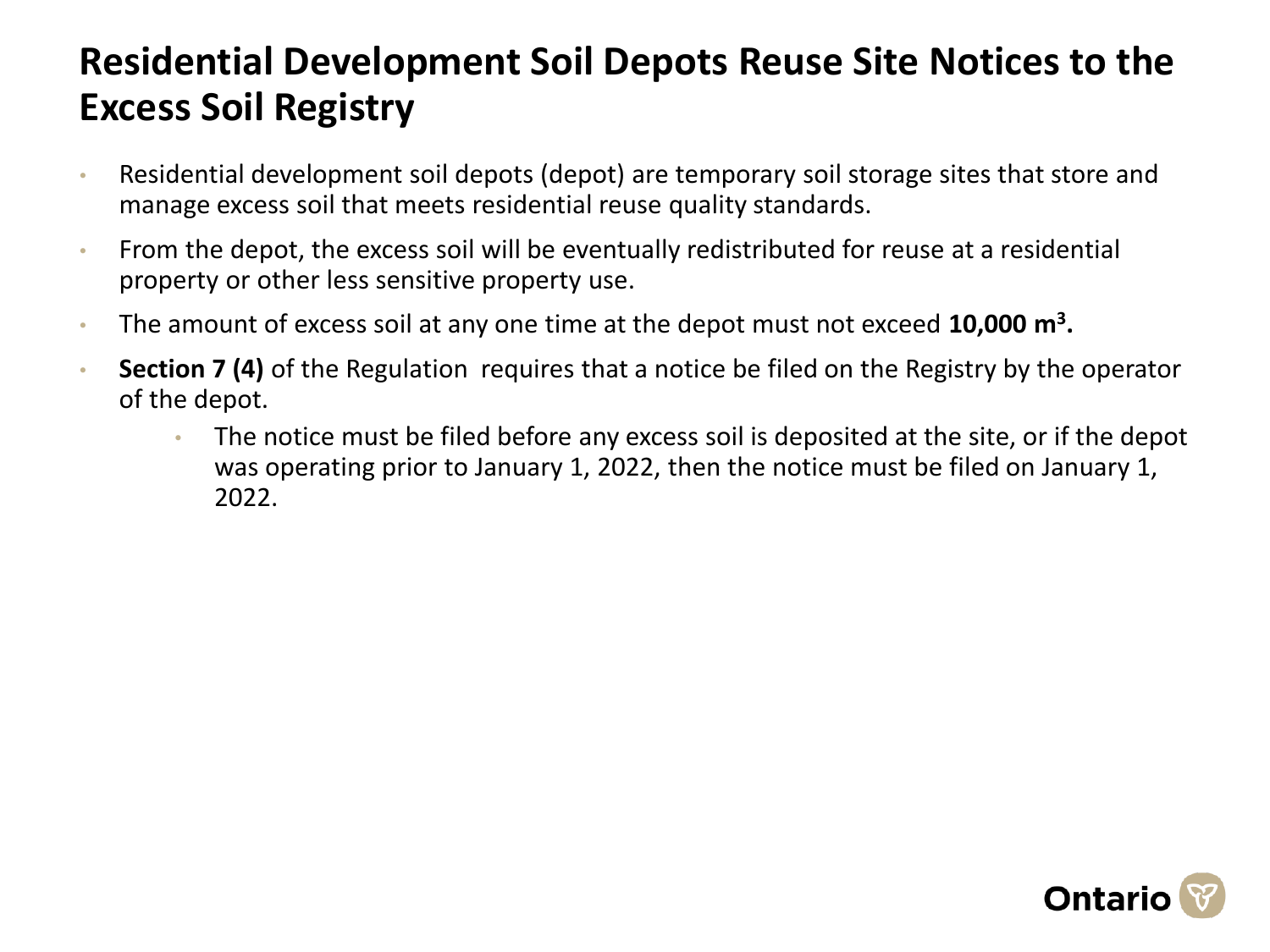### **Who is responsible for filing the notice**

| <b>Type of</b><br><b>Notice</b>                                | <b>Who is Responsible</b>                                                                                   | <b>Additional Individuals that may file a</b><br>notice                                                                                                                                                                                                                                                     |
|----------------------------------------------------------------|-------------------------------------------------------------------------------------------------------------|-------------------------------------------------------------------------------------------------------------------------------------------------------------------------------------------------------------------------------------------------------------------------------------------------------------|
| Project                                                        | <b>Project Leader</b><br>Ensures notice is filed<br>completes the declarations<br>$\bullet$                 | <b>Authorized Person*</b><br>May file the notice on behalf of the project leader<br>Facilitates but does not sign declarations.<br>$\bullet$<br>This authorized person could be a QP, a site<br>$\bullet$<br>operator, or another company contracted to<br>manage the project for the project leader.       |
| <b>Reuse Site</b>                                              | <b>Owner or operator</b><br>Ensures notice is filed<br>$\bullet$<br>completes the declarations<br>$\bullet$ | <b>Authorized Person*</b><br>May file the notice on behalf of the owner or<br>operator<br>Facilitates but does not sign declarations.<br>$\bullet$<br>This authorized person could be a QP, a site<br>$\bullet$<br>operator, or another company contracted to<br>manage the project for the project leader. |
| <b>Residential</b><br><b>Development</b><br><b>Soil Depots</b> | <b>Owner or operator</b><br>Ensures notice is filed<br>$\bullet$<br>completes the declarations<br>$\bullet$ | <b>Authorized Person*</b><br>May file the notice on behalf of the owner or<br>operator<br>Facilitates but does not sign declarations.<br>$\bullet$<br>This authorized person could be a QP, a site<br>$\bullet$<br>operator, or another company contracted to<br>manage the project for the project leader. |

\*Ensure that the authorization to file a notice is documented.

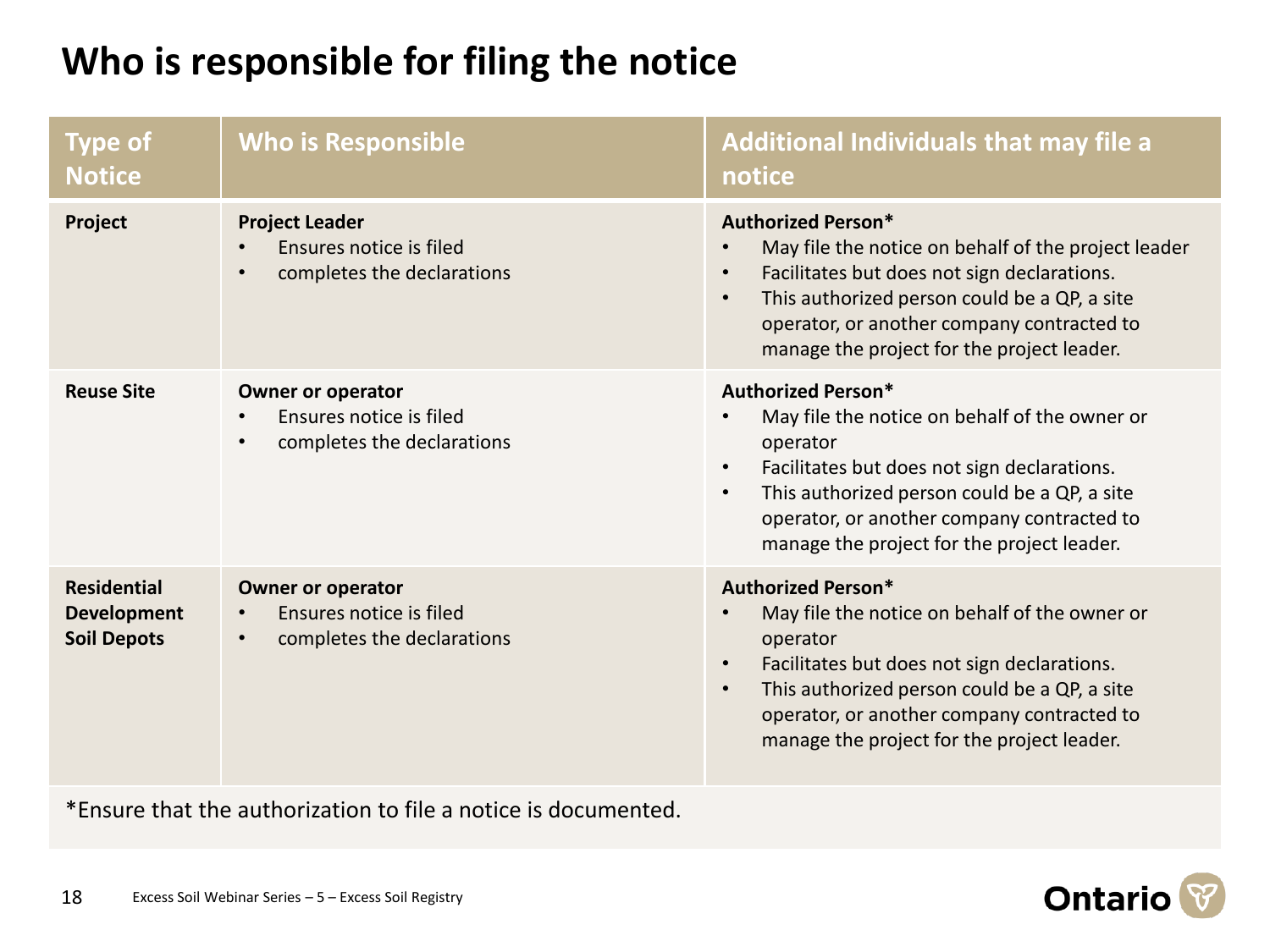### **Excess Soil Registry and RPRA**

On March 15, 2021, the Minister of the Environment, Conservation and Parks directed the Resource Productivity & Recovery Authority (RPRA) to develop, implement and maintain a Registry for regulated persons to file their required notices as per the Excess Soil Regulation under the *Environmental Protection Act*.

• Owners, operators, project leaders or other authorized people who need access to the Registry, can find out more on RPRA's [website.](https://rpra.ca/excess-soil-registry/) RPRA will also post guidance on using the Registry, how to file a notice and information on learning opportunities. Through their website, you will also be able to search for a notice that has been posted.

#### **RPRA's Role**

- Operate the Registry to enable regulated persons to comply with registration and notice filing requirements outlined in the Regulation
- Enable the Ministry access to notice filings and associated data
- Enable public access to the information contained in notice filings
- Set and collect fees in a transparent and consultative manner to recover the costs for the Registry development, deployment and ongoing support to regulated persons
- Support stakeholders with training and resources to enable effective and efficient use of the Registry

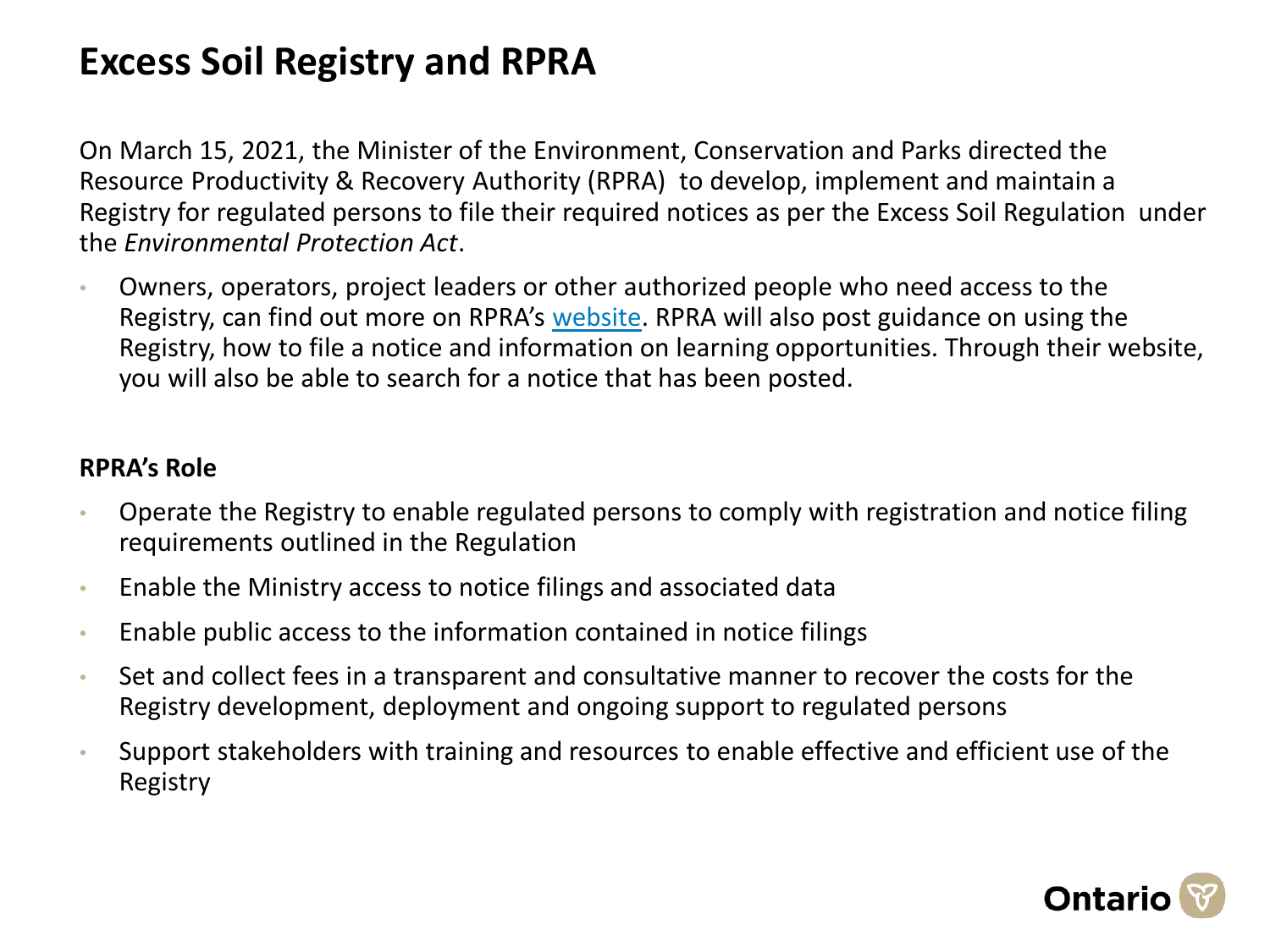### **Voluntary notice filing & Public Access**

- The Regulation specifies the circumstances requiring the filing of a notice to the Registry. However, in other circumstances voluntary filings for project areas and reuse sites may be completed by project leaders, site owners and operators as well.
- The notices will be publicly available and will follow the same processes as the mandatory notice filings, including any applicable filling fees.
	- Voluntary in this context means not required by the Regulation . It may however be required under a contract, by-law or other legal instrument.

One of the key purposes of the Registry is to provide greater transparency for the public when it comes to the movement of excess soil across the province. Any notice filed on the Registry is publicly available.

For more information on how to search for a notice, visit RPRA's [website](https://rpra.ca/excess-soil-registry/) (rpra.ca/excess-soil-Registry)

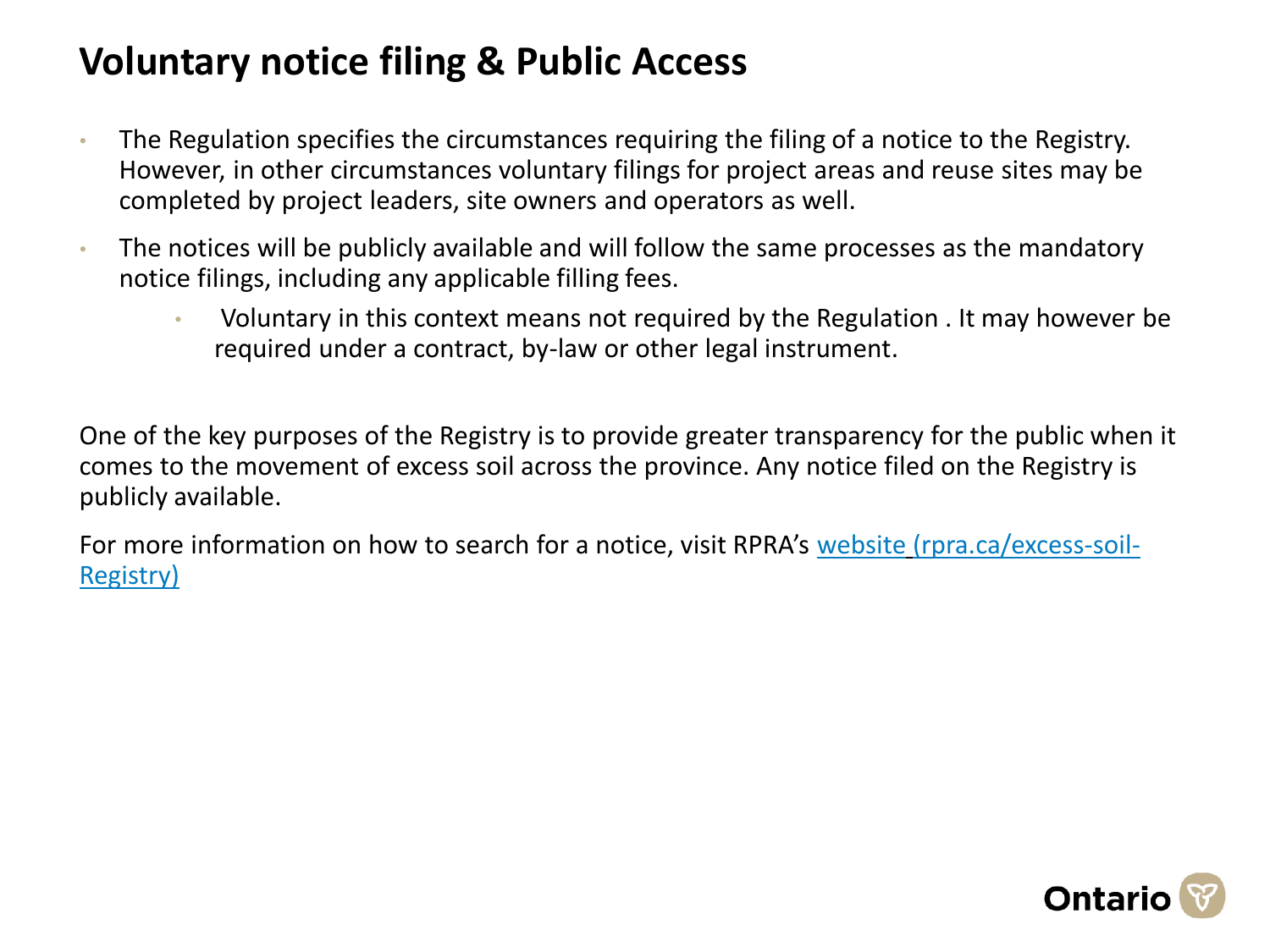### **Registry Launch and Training**

- The Excess Soil Registry is due to Launch on **December 1st, 2021**
- **Webinars** will provide live demos of the Registry lead by RPRA Registry Support and PwC, the technology vendor for the Registry project:
	- 1. Introduction: a brief overview of the Registry, account creation, program enrolment and the program dashboard. This session will also include a demonstration of the Public Registry. **November 25, 2021**
	- 2. Project area: a live walkthrough of an initial project area filing, payment and submission of a final notice. **November 30, 2021**
	- 3. Reuse site: a live walkthrough of an initial reuse site filing, payment and submission of a final notice. **December 2, 2021**
- **Training materials** including step-by-step instruction documents, FAQs and videos for each notice type will be available on RPRA's website
- **1 on 1 support f**or questions related to use of the Registry, including completion of notices. Contact RPRA Registry Support at [Registry@rpra.ca](mailto:registry@rpra.ca) or 647-496-0530 or toll-free 1-833-600- 0530

[For more information and to register for the webinars above, visit: https://rpra.ca/excess-soil-](https://rpra.ca/excess-soil-registry/)Registry/

If you have not been receiving updates from RPRA, you can email [excesssoilRegistry@rpra.ca](mailto:excesssoilregistry@rpra.ca) to be added to the mailing list.

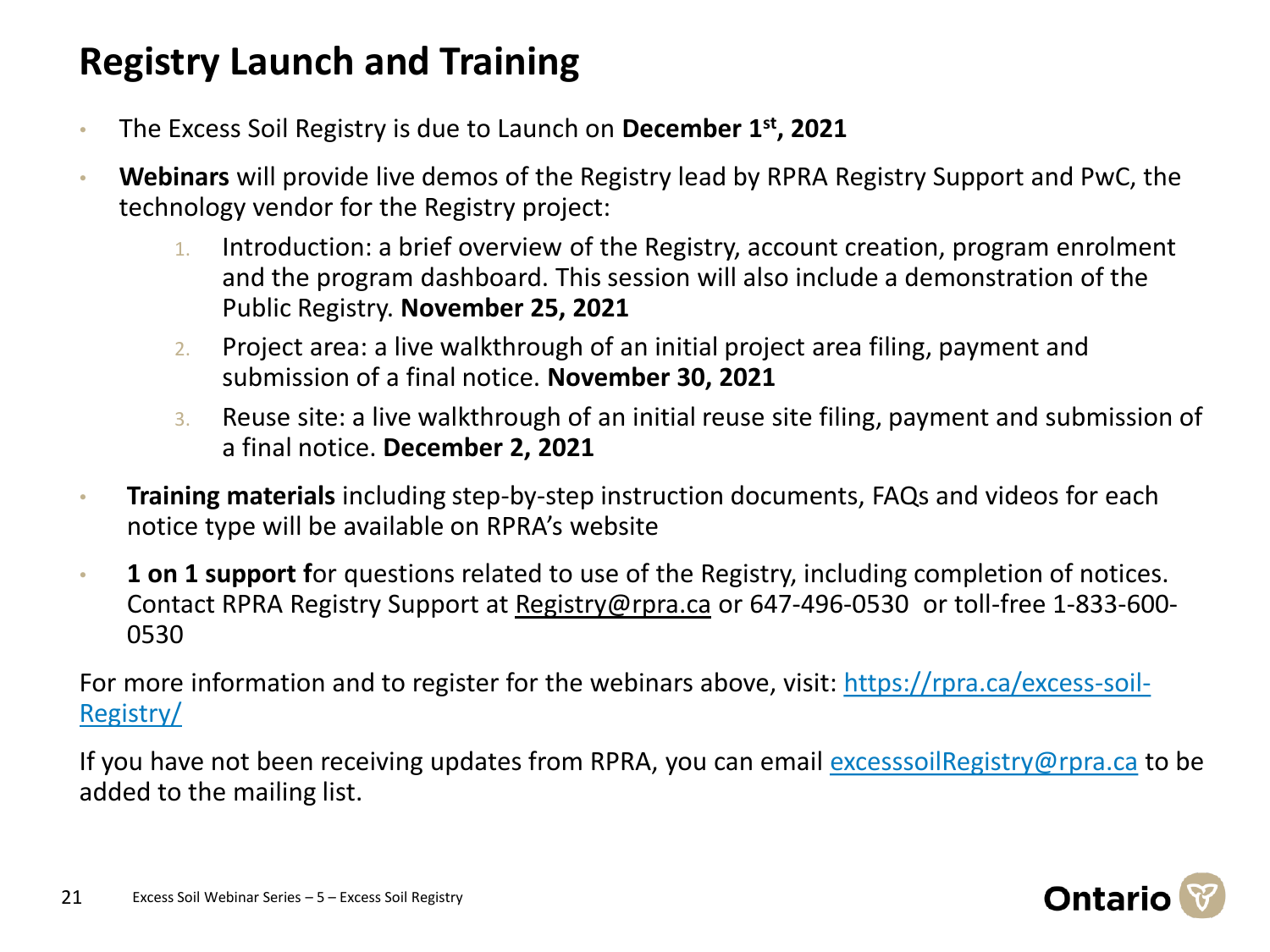### **Landfill Restrictions - January 1, 2025**

**Limited Restriction on Landfilling of Excess Soil to Avoid Unnecessary Use of Landfill Capacity**

- Restriction on landfilling of soil that meets acceptable standards and can be reused (i.e. if the soil meets Table 2.1 for residential, parkland or institutional use)
- Will not affect use for daily or final cover or other beneficial uses for landfill operational needs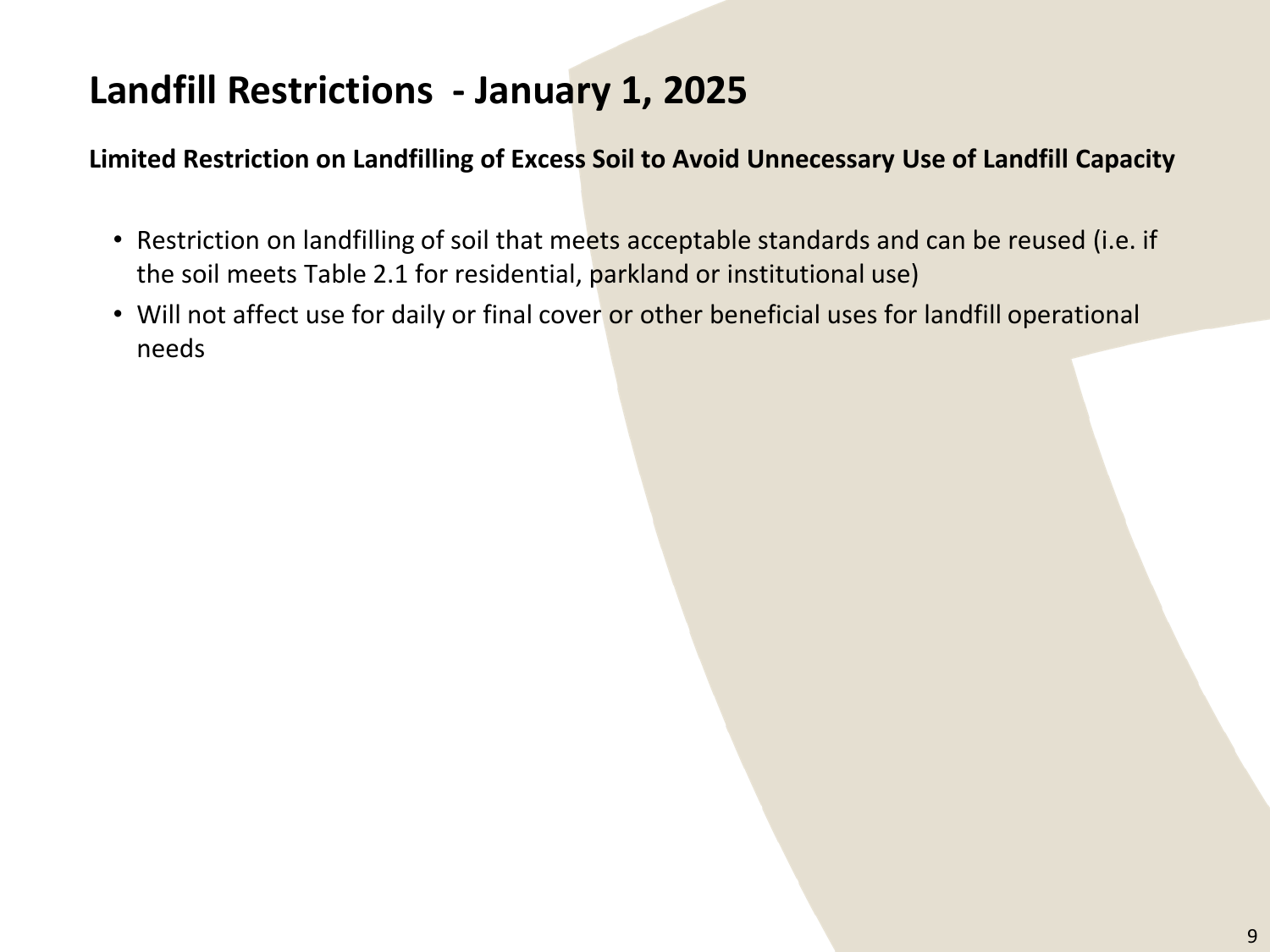## **Excess Soil Implementation Dates**

| <b>Regulatory Provisions</b>                                                                                                                                                                                                                                                                                                                                                         | <b>Timing</b>                                                      |  |
|--------------------------------------------------------------------------------------------------------------------------------------------------------------------------------------------------------------------------------------------------------------------------------------------------------------------------------------------------------------------------------------|--------------------------------------------------------------------|--|
| <b>Reuse Rules and Waste Clarification</b><br>Clear reuse rules, excess soil reuse standards (including leachate screening levels)<br>and site-specific standards e.g., BRAT<br>Clear waste designation<br>Reduced waste approvals for low risk soil management activities                                                                                                           | January 1, 2021                                                    |  |
| <b>Excess Soil Planning Requirements</b><br>For larger or riskier generating projects (some exemptions)<br>Assessment of past uses, and if required sampling and characterization<br>Destination assessment report<br>Tracking and registration<br>Hauling record<br>Larger reuse site registration                                                                                  | January 1, 2022<br>(see exception of<br>this requirement<br>below) |  |
| <b>Landfilling Restrictions</b><br>Restrict the deposit of clean soil at landfill sites, unless the soil is needed for cover<br>or purposes beneficial to the functioning of the landfill                                                                                                                                                                                            | January 1, 2025                                                    |  |
| <b>Exception for Registry and Planning Requirements</b><br>For contracts entered into by January 1, 2022 - to allow time for business practices<br>to adapt and to provide necessary supporting guidance and outreach<br>If this exception applies, notice does not need to be filed in the registry and<br>associated planning requirements are not triggered until January 1, 2026 | <b>Exception expires</b><br>on January 1, 2026                     |  |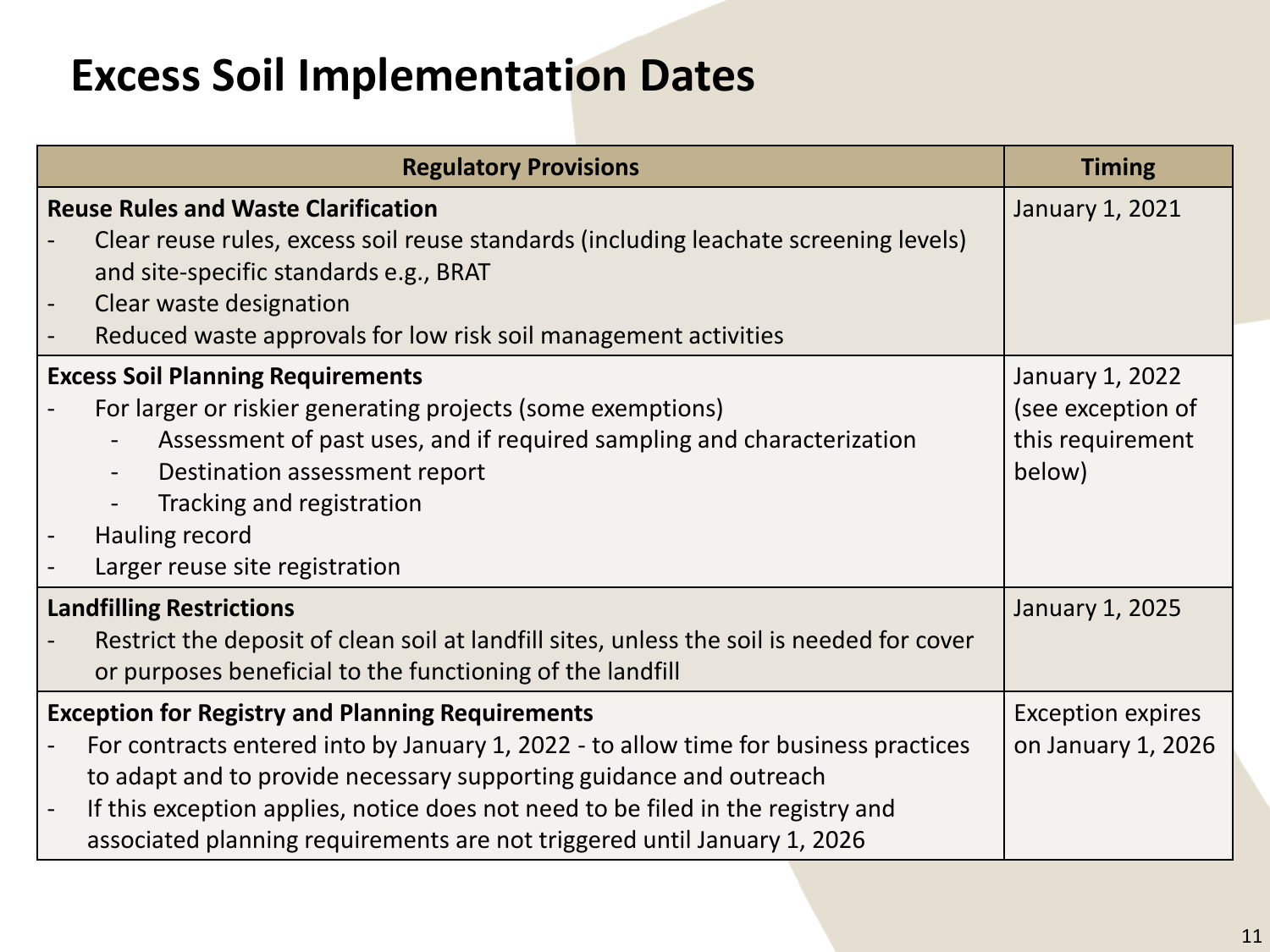#### **Excess Soil Webinar Series - Schedule**

| <b>Topic Areas</b>                                 | <b>Date and Time</b>                                      |  |  |  |  |
|----------------------------------------------------|-----------------------------------------------------------|--|--|--|--|
| 1. Project Area - Source Sites                     | Wed October 27th, 2021<br>9:00am to 11:00am               |  |  |  |  |
| 2. Reuse Sites                                     | Fri October 29th, 2021<br>9:00am to 11:00am               |  |  |  |  |
| 3. Transportation of Excess Soil (Dry and Liquid)  | Wed November 3rd, 2021<br>9:00am to 11:00am               |  |  |  |  |
| 4. Infrastructure Projects                         | Fri November 5th, 2021<br>9:00am to 11:00am               |  |  |  |  |
| 5. Excess Soil Registry - Regulatory Requirements  | Fri November 12th, 2021<br>9:00am to 11:00am              |  |  |  |  |
| 6. Vac Trucks and Liquid Soil Management           | Fri November 19th, 2021<br>9:00am to 11:00am              |  |  |  |  |
| 7. Qualified Persons (QP) and Excess Soil Planning | Wed November 24 <sup>th</sup> , 2021<br>9:00am to 11:00am |  |  |  |  |
| 8. Soil Depots and Storage Sites                   | Fri November 26 <sup>th</sup> , 2021<br>9:00am to 11:00am |  |  |  |  |

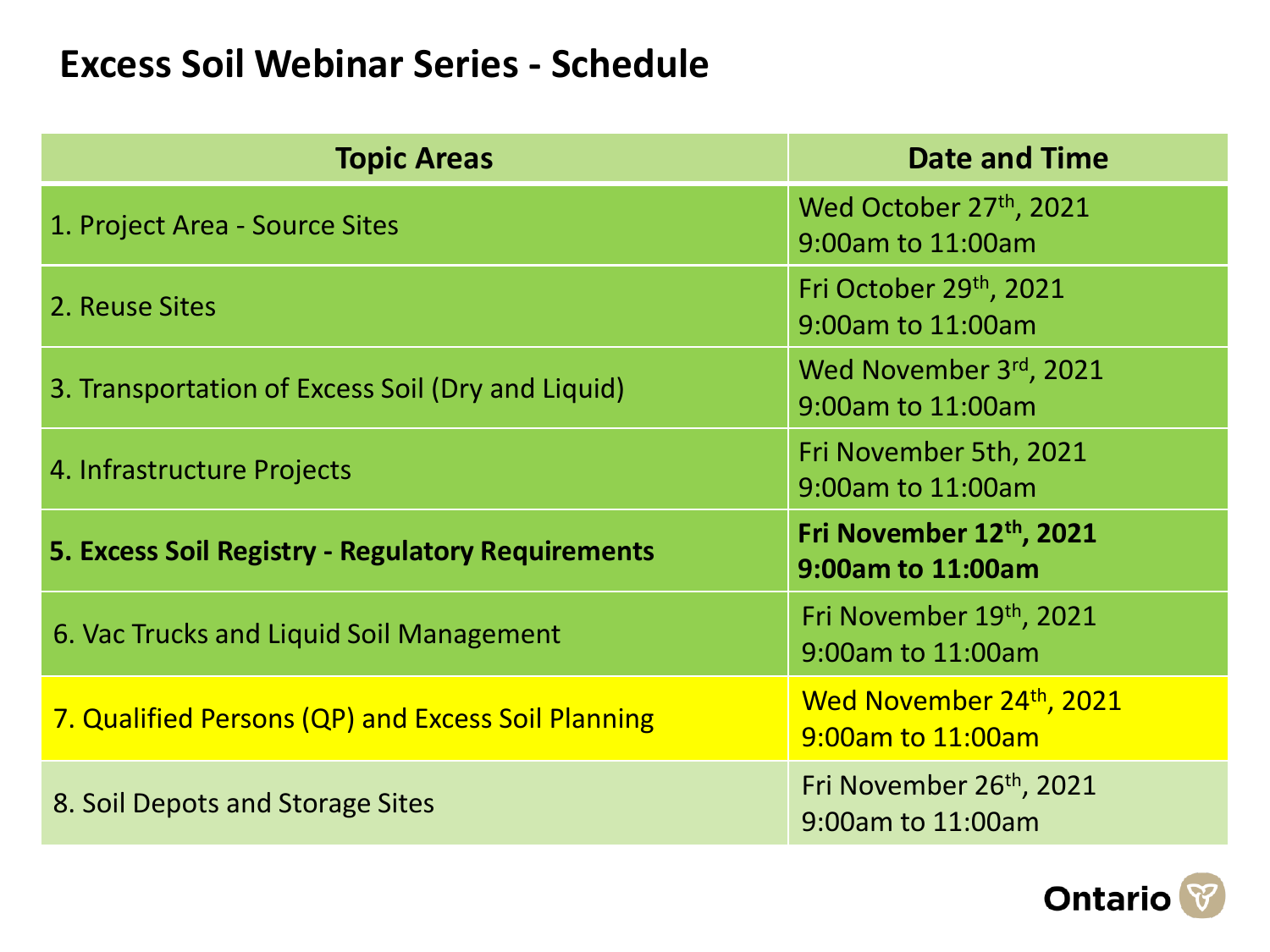## **Additional Resources**

For additional information, including a variety of guidance and tools developed by internal and external partners:

- Ontario Government Excess Soil Page: [ontario.ca/page/handling-excess-soil](http://www.ontario.ca/page/handling-excess-soil)
- Ontario Provincial Standard Specification (OPSS) 180 General Specification for the Management of Excess Materials: currently being updated by MTO
- RPRA's Excess Soil Registry: [rpra.ca/excess-soil-Registry](https://rpra.ca/excess-soil-registry)
- Ontario Environmental Industry Association (ONEIA) Best Practices and Templates: Ha[uling Best Practices and Template: https://www.oneia.ca/excess-soils/hauling-best](https://www.oneia.ca/excess-soils/hauling-best-practices)practices

Temporary Sites Best Practices: <https://www.oneia.ca/Temporary-Sites-Best-Practices> Qualified Persons Best Practices: <https://www.oneia.ca/qp-best-practices>

- Ontario Society of Professional Engineers (OSPE) Best Practices for Aggregate Pit and Quarry Rehabilitation: <https://ospe.on.ca/excess-soil-reports/>
- Canadian Urban Institutes (CUI) Excess Soil By-Law Language Tool: <https://canurb.org/initiatives/excess-soil-by-law-tool/>
- OSSGA document on Excess Soil Best Management Practices for Pits/Quarries [https://www.ossga.com/rehabilitation\\_and\\_excess\\_soil/](https://www.ossga.com/rehabilitation_and_excess_soil/)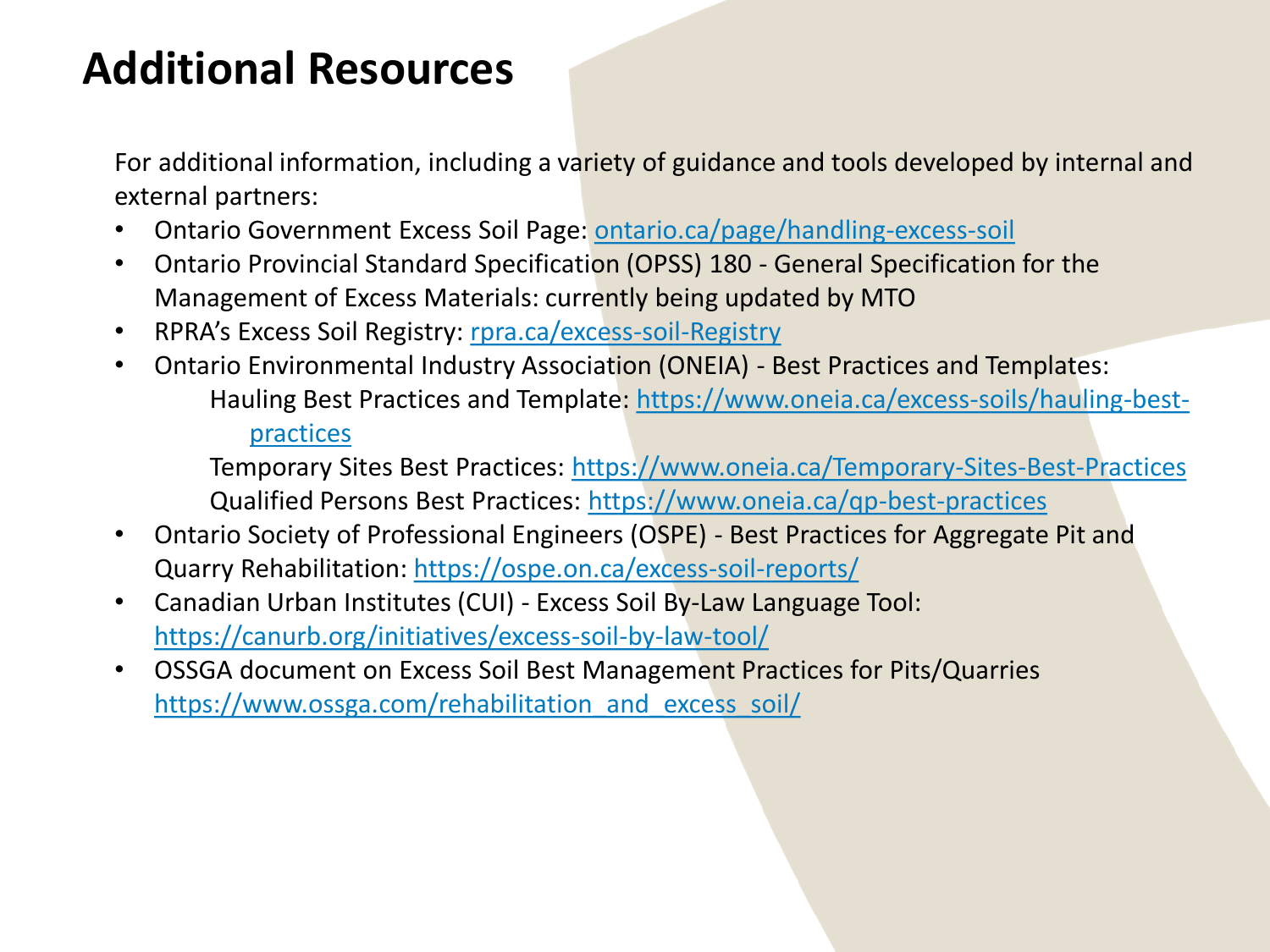#### **MECP Coordinates**

#### **MECP Contacts:**

- **Policy** Karan Jandoo [Karan.Jandoo@ontario.ca](mailto:Karan.Jandoo@ontario.ca), Laura Blease [laura.blease@ontario.ca,](mailto:laura.blease@ontario.ca) and Reema Kureishy [Reema.Kureishy@ontario.ca](mailto:Reema.Kureishy@ontario.ca)
- **Regional Operations**  Lisa Tanaka [lisa.tanaka@ontario.ca](mailto:lisa.tanaka@ontario.ca)
- **Standards**  Paul Welsh [paul.g.welsh@ontario.ca](mailto:paul.g.welsh@ontario.ca)
- **Approvals**  Andrew Neill [andrew.neill@ontario.ca](mailto:andrew.neill@ontario.ca)
- **Brownfields**  Dean Therrien [dean.therrien@ontario.ca](mailto:dean.therrien@ontario.ca)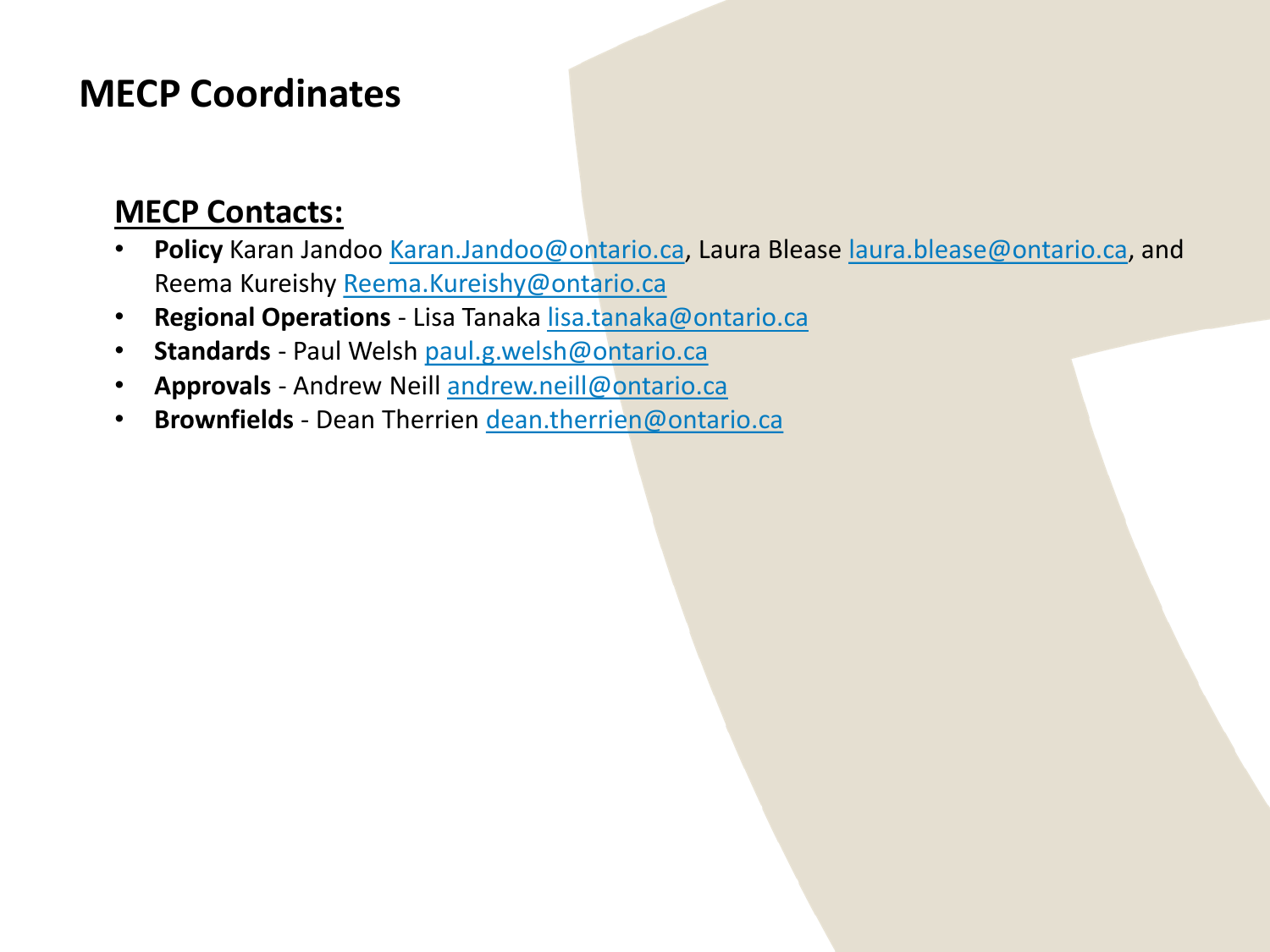## **Appendix**

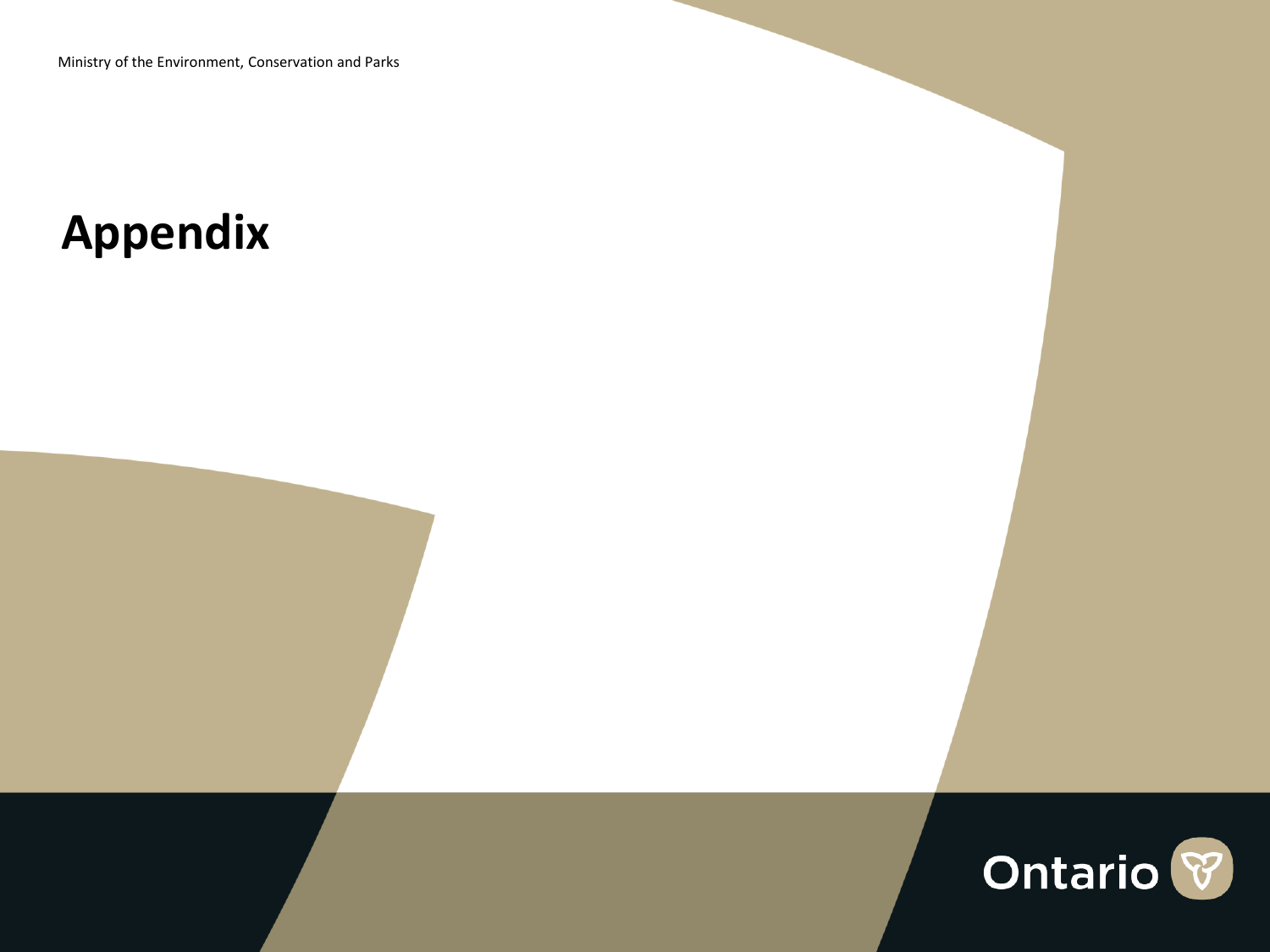### **APPENDIX A: Rules that Came into Force on Jan 1, 2021 Recap**

#### **Waste Designation:**

- Excess soil may be reused, and is not considered waste, if:
	- If it is being beneficially reused, not stock-piled
	- The quality and quantity of the soil align with that necessary for the beneficial reuse and the soil is dry, if the soil is not dry, a local instrument must permit the deposit of the excess soil
	- The reuse site has consented in writing to take the soil (not illegally dumped)

#### **Waste Approvals:**

- Low risk soil management activities which do not require an approval, replaced with simple regulatory rules:
	- Hauling of excess soil (dry or liquid) for safe containment and transportation
		- Includes requirements for haulers to verbally provide key information to provincial officers, if asked, e.g., pick-up and deposit locations
	- Low-risk on-site processing e.g., passive dewatering, some mixing of soils, sorting of soil and debris, mixing additives for solidification for transportation
	- Temporary soil storage storage and low-risk processing of dry soil e.g., setbacks from water body and property line, pile size, maximum soil at a property, etc.
	- Local waste transfer facilities can be used by public bodies and infrastructure companies to do specified low-risk dry and liquid soil processing activities (e.g., passive dewatering)

#### **Excess Soil Reuse Standards:**

- Generic risk-based standards, 2 volume sizes small volume up to 350m<sup>3</sup> and infinite volume; OR
- Use of site specific standards standards specified in a site specific instrument (e.g. municipal fill by-law, Aggregate Resource Act licence), allows for use of the Beneficial Reuse Assessment Tool or Risk Assessments

The new standards are supported by more detailed rules which provide additional clarity and flexibility e.g., proximity to water body, salt impacted soil, soil mixed with compost, etc.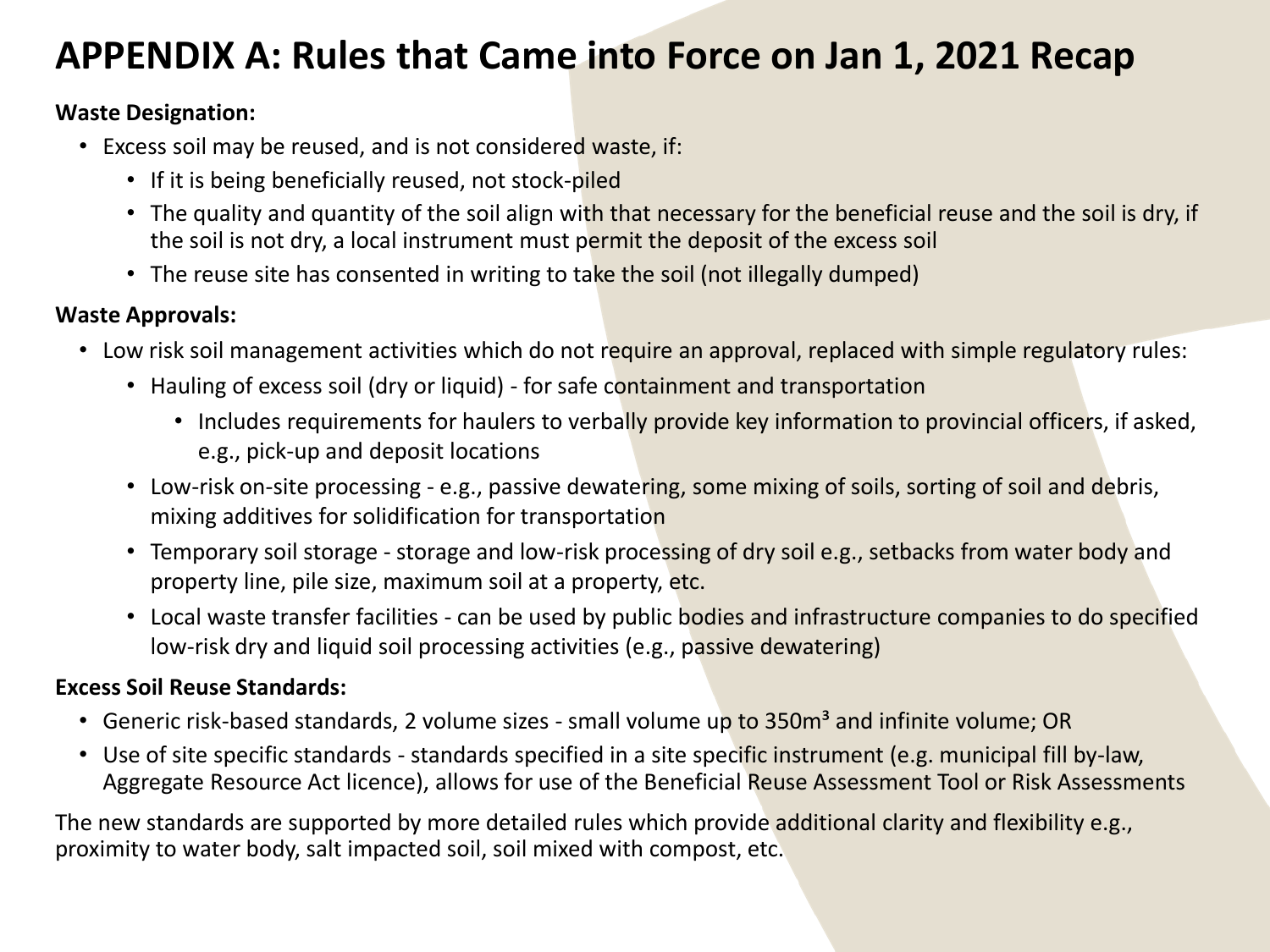#### **APPENDIX B: Screening Matrix of Key Site Conditions to Select Standards - Jan 1, 2021**

| <b>Table</b>                                                                                                                                                                                     | ᆸ<br><b>Table</b> | ⊣<br><b>Table 2/2.</b> | ↽<br>$3/3$ .<br>Table: | Table 4/4.1  | 5/5.<br>Table!          | Table 6/6.                | Table 7/7.              | ᆸ<br>8/8.<br>Table <sup>3</sup> | 9/9.1<br>Table:           |
|--------------------------------------------------------------------------------------------------------------------------------------------------------------------------------------------------|-------------------|------------------------|------------------------|--------------|-------------------------|---------------------------|-------------------------|---------------------------------|---------------------------|
| <b>Site Condition</b>                                                                                                                                                                            |                   |                        |                        |              |                         |                           |                         |                                 |                           |
| <b>Property is an Environmentally Sensitive Area.</b>                                                                                                                                            | $\checkmark$      | $\mathsf{X}$           | $\mathsf{X}$           | $\mathsf{X}$ | $\overline{\mathsf{x}}$ | $\mathsf{x}$              | $\mathsf{x}$            | $\mathsf{X}$                    | $\mathsf{x}$              |
| Groundwater use condition is potable.                                                                                                                                                            | $\checkmark$      | $\checkmark$           | $\mathsf{X}$           | $\checkmark$ | $\overline{\mathsf{x}}$ | $\checkmark$              | $\overline{\mathsf{x}}$ | $\checkmark$                    | $\mathsf{x}$              |
| Land Use is Agricultural or Other.                                                                                                                                                               | $\checkmark$      | $\checkmark$           | $\mathsf{X}$           | $\mathsf{x}$ | $\mathsf{x}$            | $\checkmark$              | $\mathsf{x}$            | $\checkmark$                    | $\mathsf{X}$              |
| Overburden thickness is unknown or is less than 2 m.                                                                                                                                             | $\checkmark$      | $\mathsf{x}$           | $\mathsf{x}$           | $\mathsf{x}$ | $\mathsf{x}$            | $\checkmark$              | $\checkmark$            | $\mathsf{x}$                    | $\mathsf{X}$              |
| Depth to groundwater is unknown, is less than 3 m<br>below ground surface or the capillary fringe is <0.8 m<br>from the base of the gravel crush of any<br>existing/future building foundation*. | $\checkmark$      | $\mathsf{x}$           | $\mathsf{x}$           | $\mathsf{x}$ | $\overline{\mathsf{x}}$ | $\checkmark$              | $\checkmark$            | $\overline{\mathsf{x}}$         | $\mathbf{x}$              |
| Nearest water body is unknown or less than 30 m<br>from the property.                                                                                                                            | $\checkmark$      | $\mathsf{x}$           | $\mathsf{x}$           | $\mathsf{x}$ | $\mathsf{x}$            | $\mathsf{x}$              | $\mathsf{x}$            | $\checkmark$                    |                           |
| Excess soil may be placed at any depth.                                                                                                                                                          | $\checkmark$      | $\checkmark$           | $\checkmark$           | $x^{**}$     | $x^{**}$                | $\checkmark$              | $\checkmark$            | $\checkmark$                    |                           |
| Stratified site conditions must be maintained to<br>ensure that surface soil and subsurface soil meets the<br>applicable stratified condition standards.                                         | $\checkmark$      | $\mathsf{x}$           | $\mathsf{x}$           | $\checkmark$ | $\checkmark$            | $\boldsymbol{\mathsf{X}}$ | $\mathsf{x}$            | $\mathsf{x}$                    | $\boldsymbol{\mathsf{X}}$ |

Notes: x This table may not be appropriate. √ This table may be acceptable, see Section 5.1 for other considerations. (Rules for Soil Management and Excess Soil Quality Standards and Rationale Document for Development of Excess Soil Quality Standards, MECP November 2019)

\* This site condition is applied to volatile chemicals only. \*\* Standards for subsurface soil in Tables 4/4.1 & 5/5.1 must be applied only for soil placed at 1.5 m below ground surface or deeper.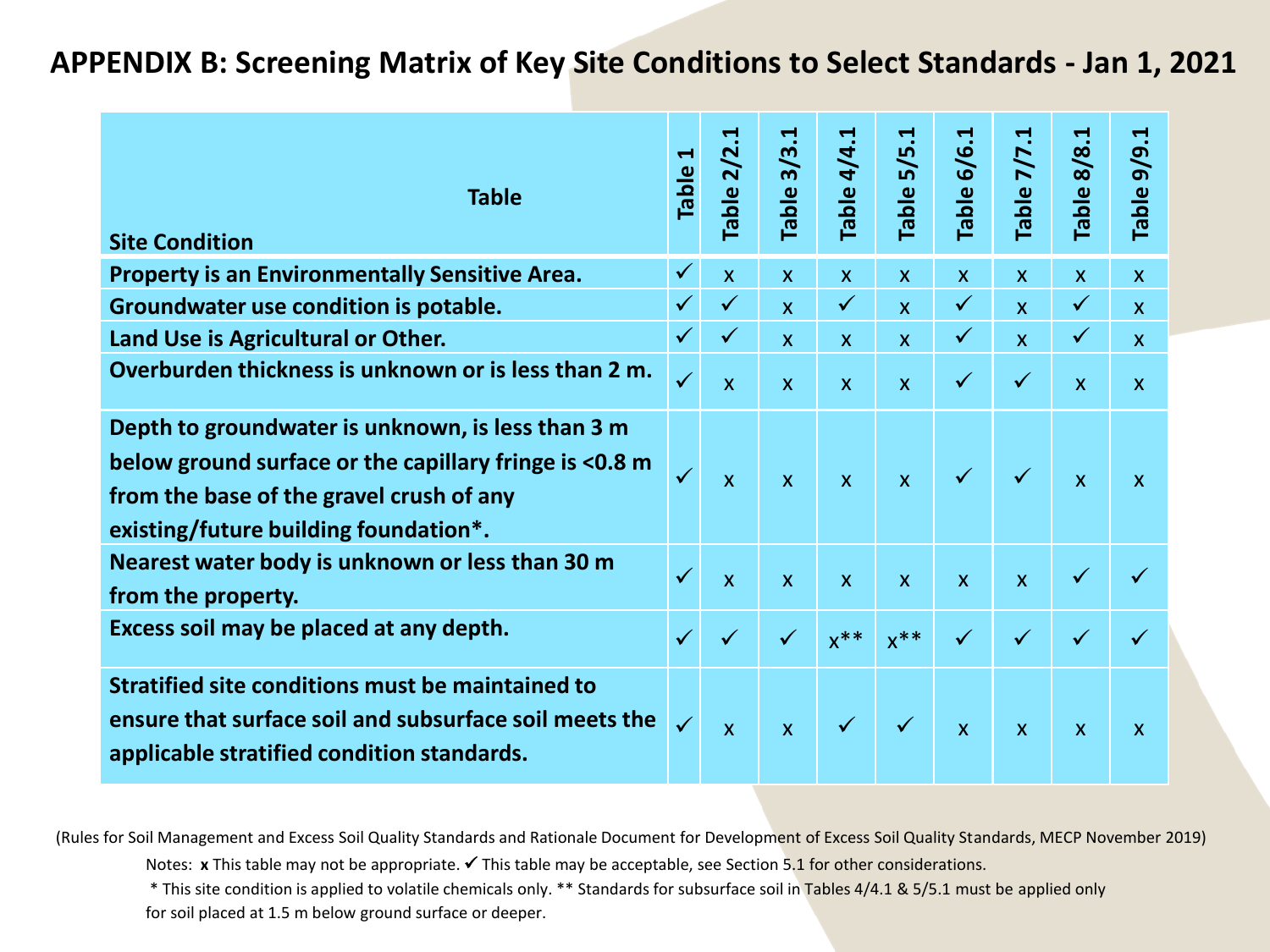### **APPENDIX C: Key Considerations for Salt Impacted Soils - Jan 1, 2021**

#### **Soil Rules**

Similar to the Brownfields regulatory changes in O. Reg. 153/04, soil that is impacted with salt due to salting for vehicle and pedestrian safety, **can be reused** if the following criteria are met:

- If soil is finally placed in an area where salting is expected e.g., future parking lot, future road; or
- At an industrial/commercial property where non-potable standards apply; or
- At least 1.5 meters below the surface

Despite the above, **salt impacted soil cannot be reused** in any of the following circumstances:

- Within 30 meters of a waterbody
- Within 100 meters of a potable well / an area intended for future potable well
- Within 2 meters above the water table (Note: October 2020 Regulatory Proposal recommending this requirement be removed)
- Where crops / pasture activities are occurring / planned (unless the soil is placed 1.5 m or greater below the soil surface)

If salt impacted soil is brought to a reuse site, the **reuse site must be notified** that the soil is salt impacted and the project leader/operator of the project area must communicate any relevant risks. If any sampling of the soil has taken place prior, these **sampling results must be provided**  to the reuse site owner.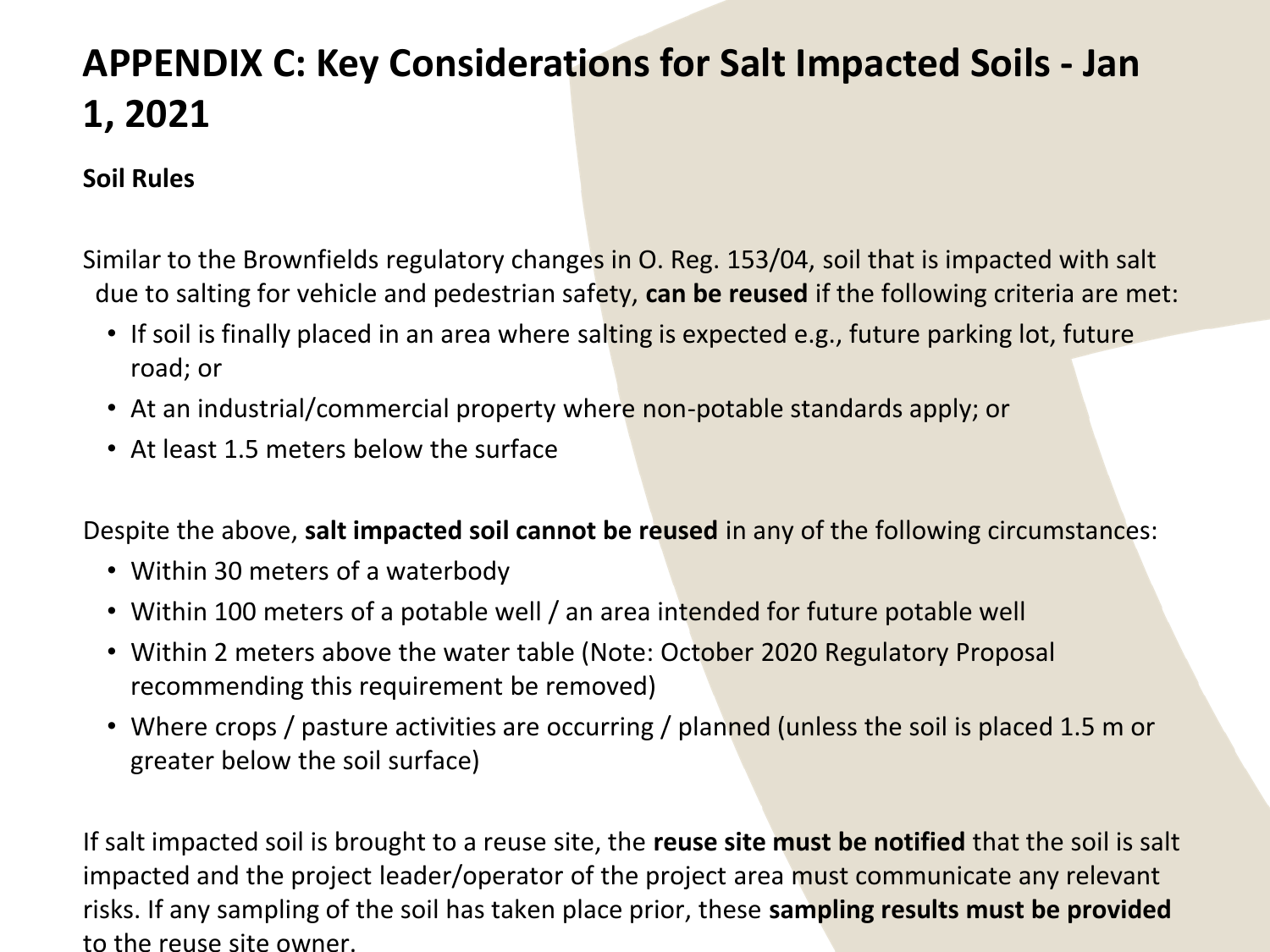### **APPENDIX D: Special Considerations for Agricultural Lands and Sensitive Areas - January 1, 2021**

#### **Soil Rules**

#### Environmentally Sensitive Areas

Excess soil shall only be placed within an environmentally sensitive area if the excess soil meets Table 1 of the excess soil quality standards and the results of any required leachate analysis meets Table 1 of the leachate screening levels

#### Soil for Growing Crops and Pasture

Excess soil shall only be finally placed for the beneficial purpose of growing crops or pasture if the following criteria are met

- 1) No excess soil will be placed on top of existing topsoil unless the excess soil is topsoil; and
- 2) The excess soil meets Table 1 of the excess soil quality standards and the results of any required leachate analysis meets Table 1 of the leachate screening levels, unless the excess soil is finally placed at a depth that is below 1.5 metres from the surface

Several other rules to consider for different types of excess soil management where in certain circumstances and conditions, a waste-ECA is not required e.g., soil blended with compost category AA, mixing soil for the purpose of solidifying excess soil, etc.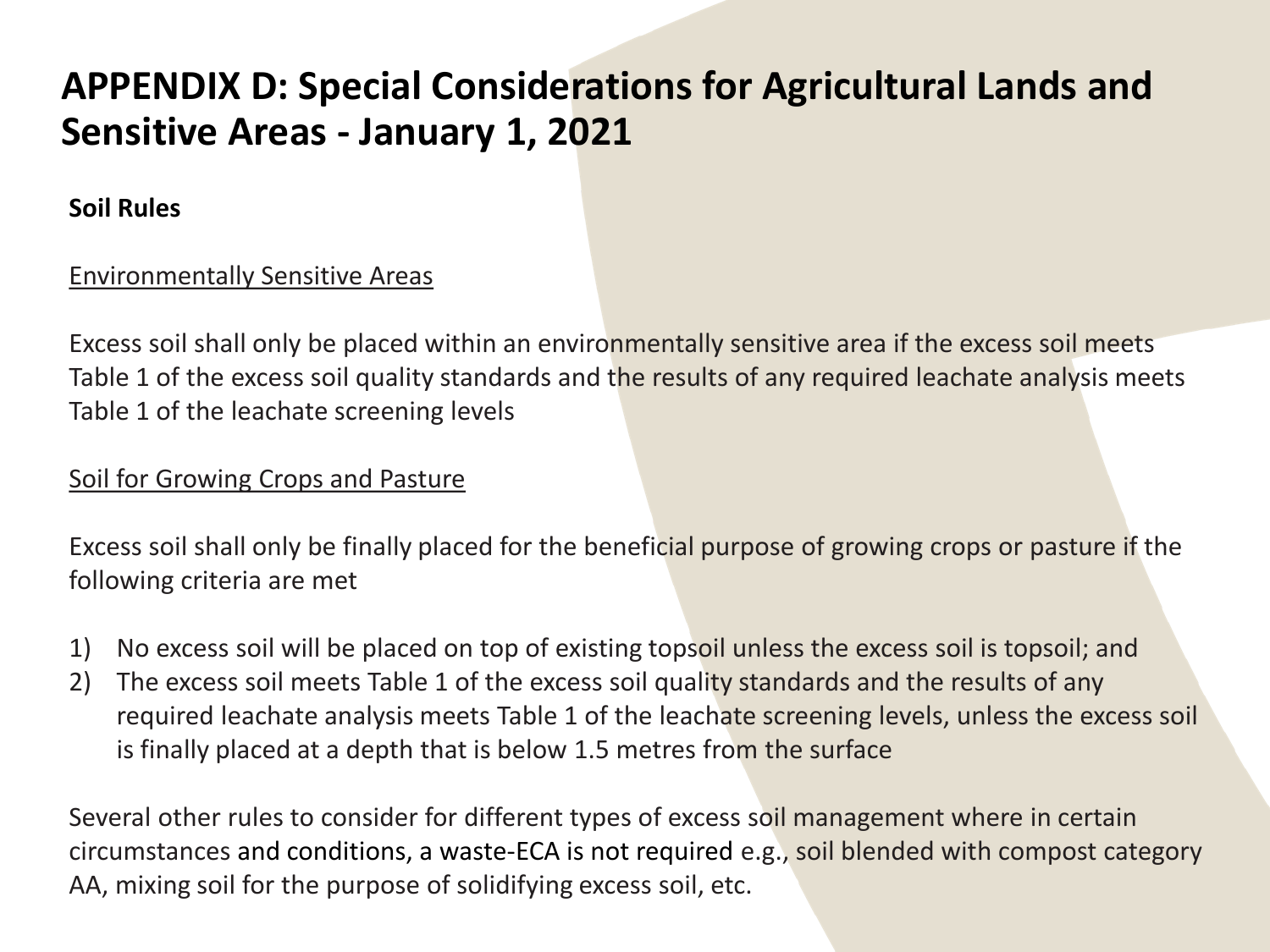### **APPENDIX E: Key Considerations for Infrastructure Projects - January 1, 2021 and January 1, 2022**

Several areas of the regulation provide additional flexibility for soil movements undertaken as part of an **infrastructure project**, these include:

#### January 1, 2021

- **Local Waste Transfer Facilities** can be used for certain low risk storage and processing activities (dry and liquid soils) without an approval - if managed by a public body or infrastructure project
- When the **Beneficial Reuse Assessment Tool** is used with the six site use characteristics (e.g., adding a hard cap barrier, building prohibition, etc.) an approval is not required if the reuse site is an infrastructure project
- Generally, excess soil is to be reused within 2 years of being received at a reuse site; for infrastructure projects the **time for reuse is as long as is needed** to complete the project

#### January 1, 2022

- Larger reuse sites 10,000m<sup>3</sup>+ are required to register and establish procedures to track and inspect excess soil being received, this does not apply to infrastructure projects
- **Maintaining infrastructure** in a fit state of repair is not subject to the planning requirements
- Movements **from infrastructure project to infrastructure project** are exempt from the planning requirements if the reuse site is owned by the project leader of the site where the soil originated or a public body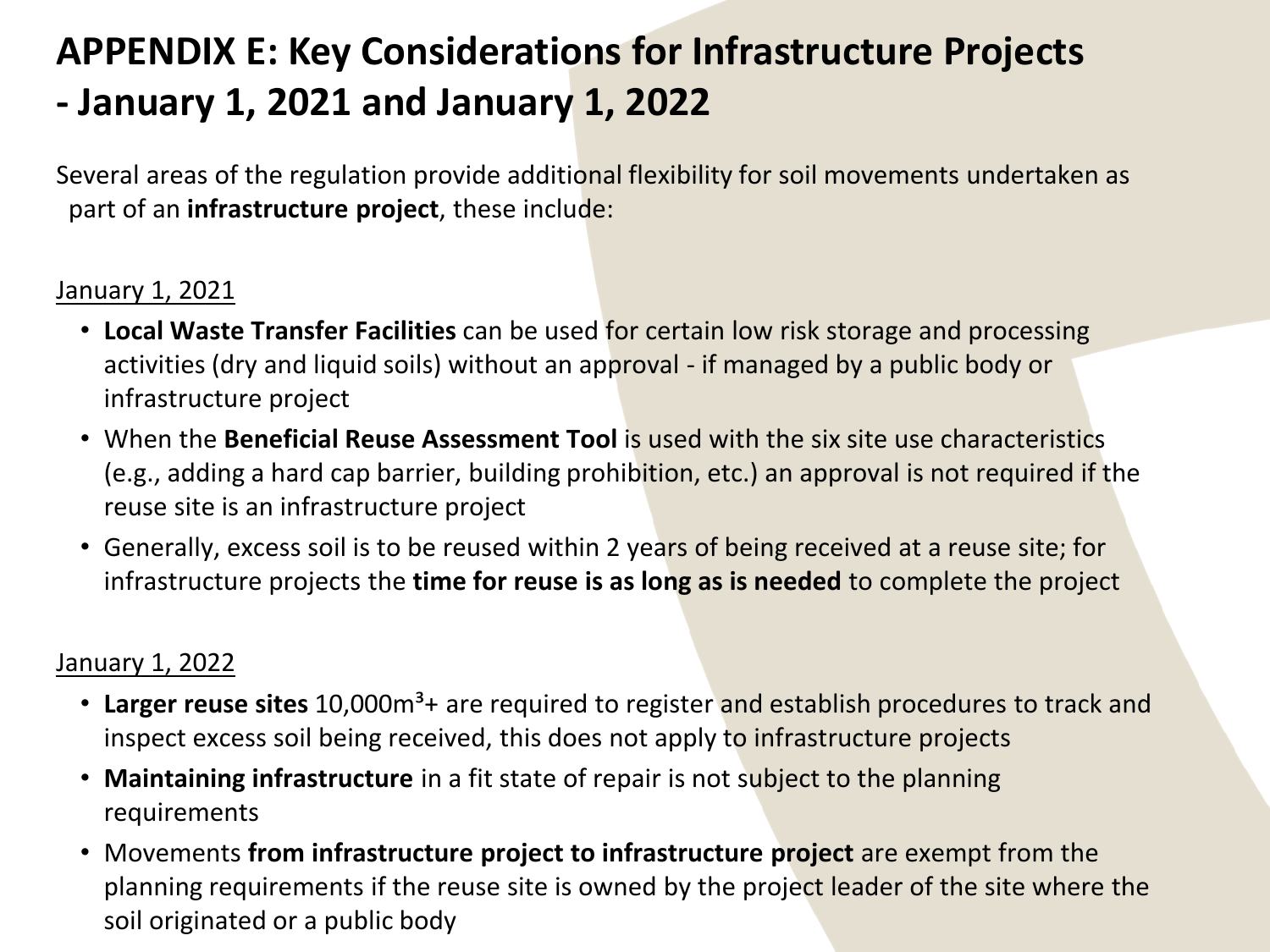### **APPENDIX F: Key Exemptions - Excess Soil Regulation Planning Rules - January 1, 2022**

Certain excess soil movements are **exempt** from the requirement **to file a notice on the registry and the associated planning requirements**:

- If 100m<sup>3</sup> or less is moved directly to a waste disposal site (but not a Class 2 Soil Management Site)
- Removal of soil due to emergencies e.g., danger to health, safety or damage to any person, property, plant or animal life
- Projects that are related to maintaining infrastructure in a fit state of repair, this does not include stormwater management pond clean outs
- Topsoil as defined in the *Municipal Act* which is transported directly for reuse as topsoil

Specific elements of excess soil planning requirements may be exempt (e.g., sampling, characterization and destination assessment) for excess soil with no contamination moving from less sensitive sites (e.g., agriculture, residential)

• Stormwater management pond (SWM) sediments are within scope of the definition of infrastructure, as such these sediments can take advantage of infrastructure planning exemptions, where applicable